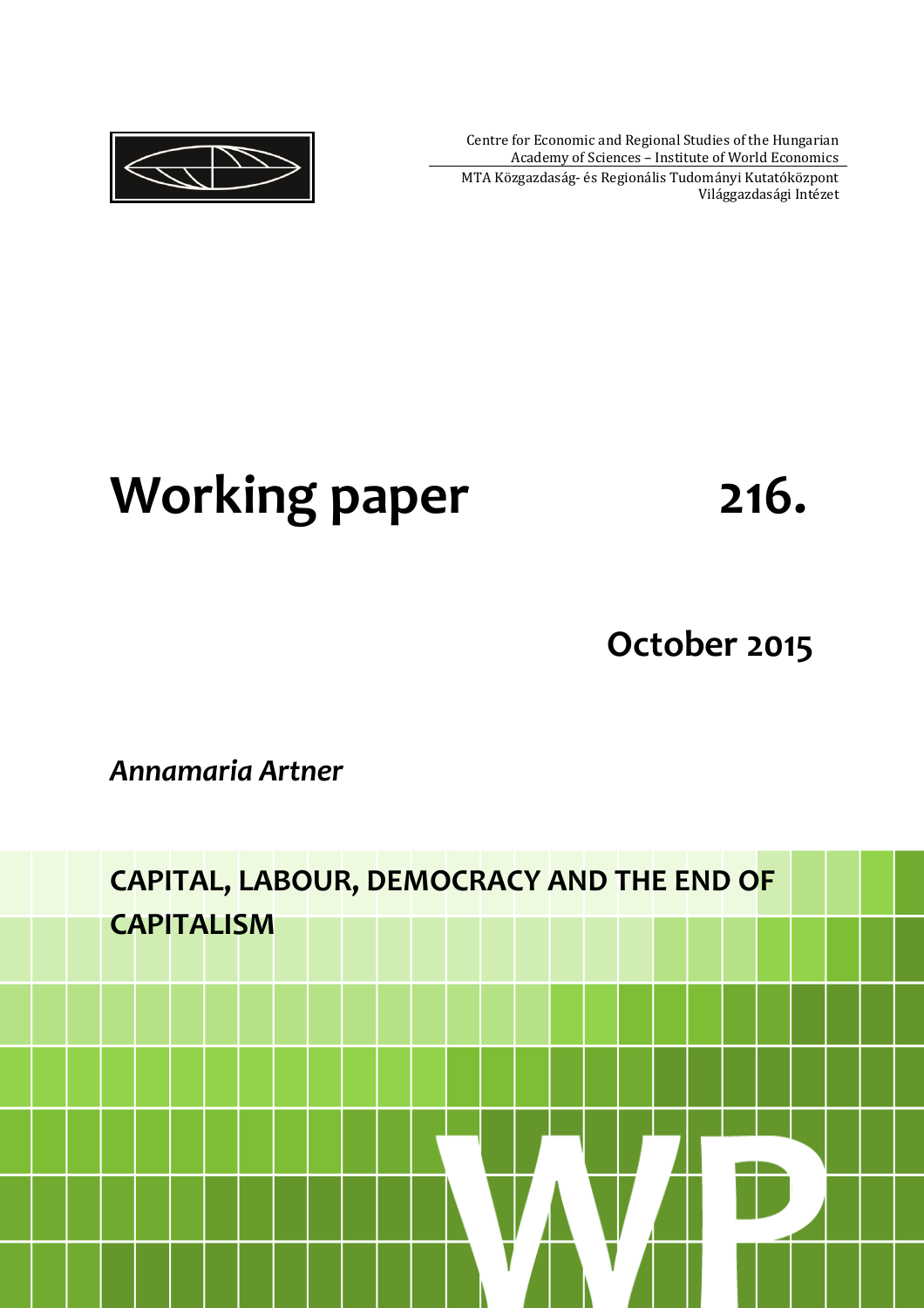Centre for Economic and Regional Studies HAS Institute of World Economics Working Paper Nr. 216 (2015) 1–34. October 2015

# Capital, labour, democracy and the end of capitalism

Author:

# Annamaria Artner

senior research fellow

Institute of World Economics Centre for Economic and Regional Studies Hungarian Academy of Sciences email: artner.annamaria@krtk.mta.hu

The contents of this paper are the sole responsibility of the author and do not necessarily reflect the views of other members of the research staff of the Institute of World Economics, Centre for Economic and Regional Studies HAS

> ISSN 1215-5241 ISBN 978-963-301-625-1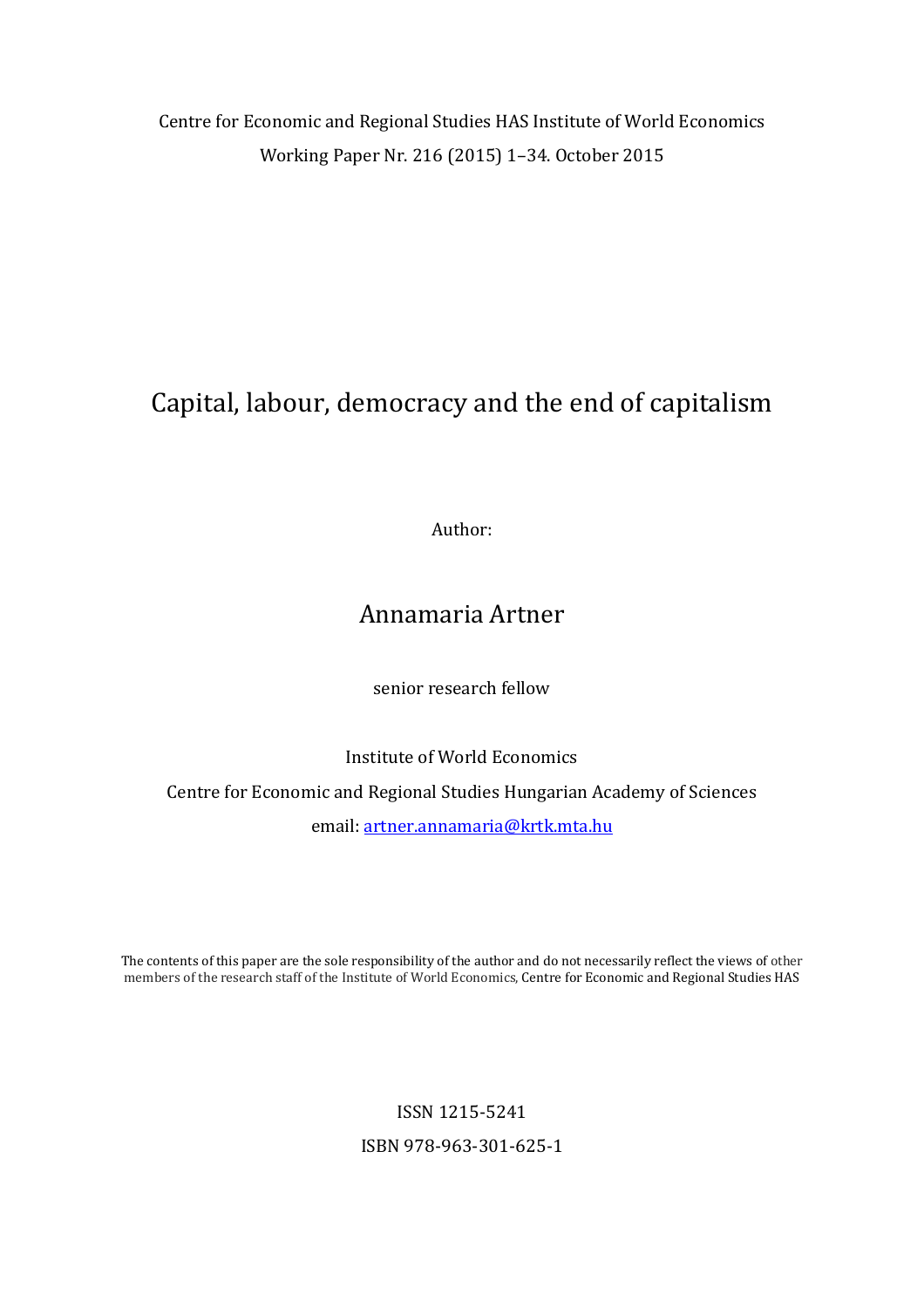

# Capital, labour, democracy and the end of capitalism

## Annamaria Artner<sup>1</sup>

#### **Abstract**

Since 1989, due to historical developments and the works of theorists such as Francis Fukuyama, authoritative sources have claimed that the combination of a "free market economy" and "liberal democracy built on equal rights" results in the most developed form of human society. Taking into consideration that development is driven by contradictions, the above premise is true if it is accepted that no contradictions exist within or between a free market economy and liberal democracy. If, however, such contradictions do exist, the potential development of human society cannot be said to ultimately conclude with capitalism. Therefore, democratic capitalism may be the most developed and final form of capitalism, but not that of human society in general. This essay aims to clarify the meanings of free market and democracy, and their relationship. Based on the general and specific definitions of democracy, it distinguishes between the concepts of *de jure* and *de facto* equality, and analyses the impact of the most important working mechanism of a market economy – competition – on manifold inequalities. It discusses the real inequalities manifested in income and the ownership of the means of production, and also the inequalities within capital, and between capital and wage labour. By reflecting upon these inequalities, the study looks at how free market forces work towards the erosion of democracy and constrain the practical utilization of democratic institutions.

#### *JEL*: E22, E24, F01, F50, F52

*Keywords*: wage labour, inequality, democracy, market economy, return on capital, competitiveness

#### **1. Introduction**

 $\overline{a}$ 

According to mainstream economic and social science theories, the combination of free market and liberal political democracy based on equal rights (i.e. the Western-type liberal democracy) is the most perfect form of human society. Since Francis Fukuyama's "The End of History", written in the aftermath of the collapse of alternative economic

<sup>1</sup> Senior research fellow, Centre for Economic and Regional Studies of the Hungarian Academy of Sciences Institute of World Economics, Budaörsi út 45, H-1112 Budapest, Hungary Email: artner.annamaria@krtk.mta.hu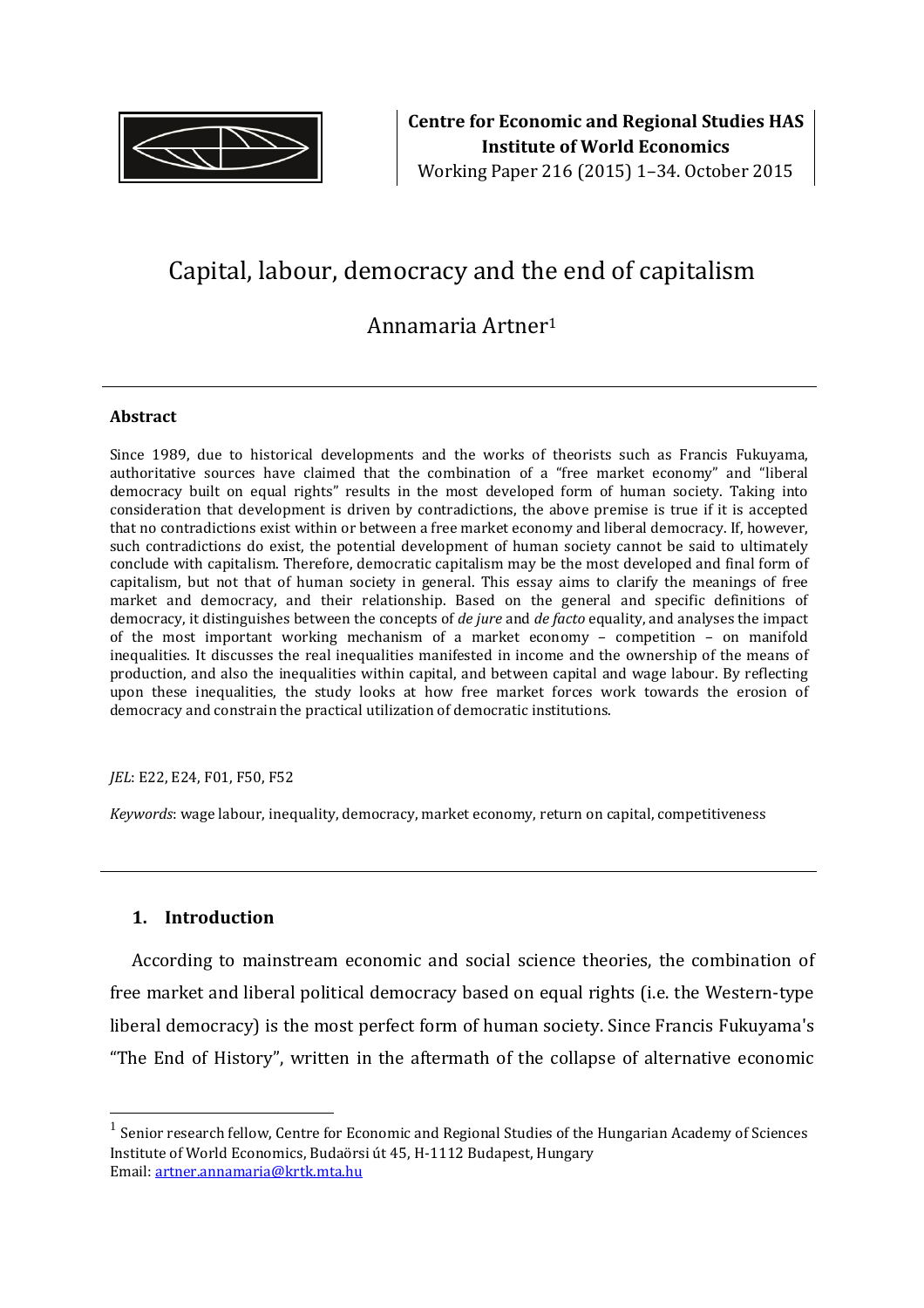systems in 19922, this verdict has undergone several transformations, yet its essence remains the same. Namely, that the free market and democracy are two sides of the same coin. These are the attributes of a society to which every society aspires as part of their natural course of development, or to which they should all aspire3.

It means that, according to the dominant theory as propagated by the chief ideologists in the ruling nations within the present global hierarchy, we live in the best of all possible worlds or, at least, will live in that world, when the economic and political institutions of our countries assimilate to that of the most developed ones. There is nothing to be surprised by here, because *ruling theories* have always claimed that in their times everyone lived in the best of all possible worlds. Hegel – quoted often by Fukuyama in his abovementioned work – considered the enlightened absolute monarchy the peak of development, to which he took the example from Prussia, his homeland that honoured him appropriately<sup>4</sup>. Fukuyama, who was born in the US and earned his Ph.D. at Harvard, considered North America and Western Europe to be the standard.

In our time, as measured by standard macroeconomic indicators, societies which prosper the most are characterised by the free market and equality in civil rights, despite reaching this phase after a dictatorial (state-controlled) catch-up period. However, such an experiential approach is insufficient when claiming that the current best is the best that ever can be. Indeed, even the existence and evaluation of the "experience" may also change, subject to the method of earning the experience, depending on the selection of factors to be evaluated and indicators we use for that<sup>5</sup>. The

<sup>2</sup> Fukuyama (1992). The book is the improved version of a Fukuyama essay from 1989 with a similar title, but then ended with a question mark ("The End of History?"). It was the first essay of Fukuyama that stated that with economic and political liberalism, societies of Western Europe and North America "at the vanguard of civilization" have reached the end of history, the end of mankind's ideological and societal evolution. Fukuyama (1989).

<sup>3</sup> This message was not overwritten by Huntington's civilisation theory either, since he places the demarcation line between the "West" (committed to "constitutionality", "human rights", "democracy", the "free market", etc.) and the "other" civilisations. Huntington (1993: 40-41).

<sup>4</sup> "We have now arrived at the third period of the German World, and thus enter upon the period of Spirit conscious that it is free, inasmuch as it wills the True, the Eternal — that which is in and for itself Universal" – Hegel wrote (2001: 430). Frederick the Great, under the rule of whom Prussia joined the great states of Europe, "had the consciousness of Universality" (ibid. p. 457). If this consciousness of Universality becomes universal itself, it "brings us to *the last stage in History, our world, our own time.*" (Ibid. p. 462.)

<sup>5</sup> For example the per capita value and the rate of growth of the GDP, the magnitude and dynamics of the export, the trends of outward FDI, the state of the budgetary position, etc. Social indicators, such as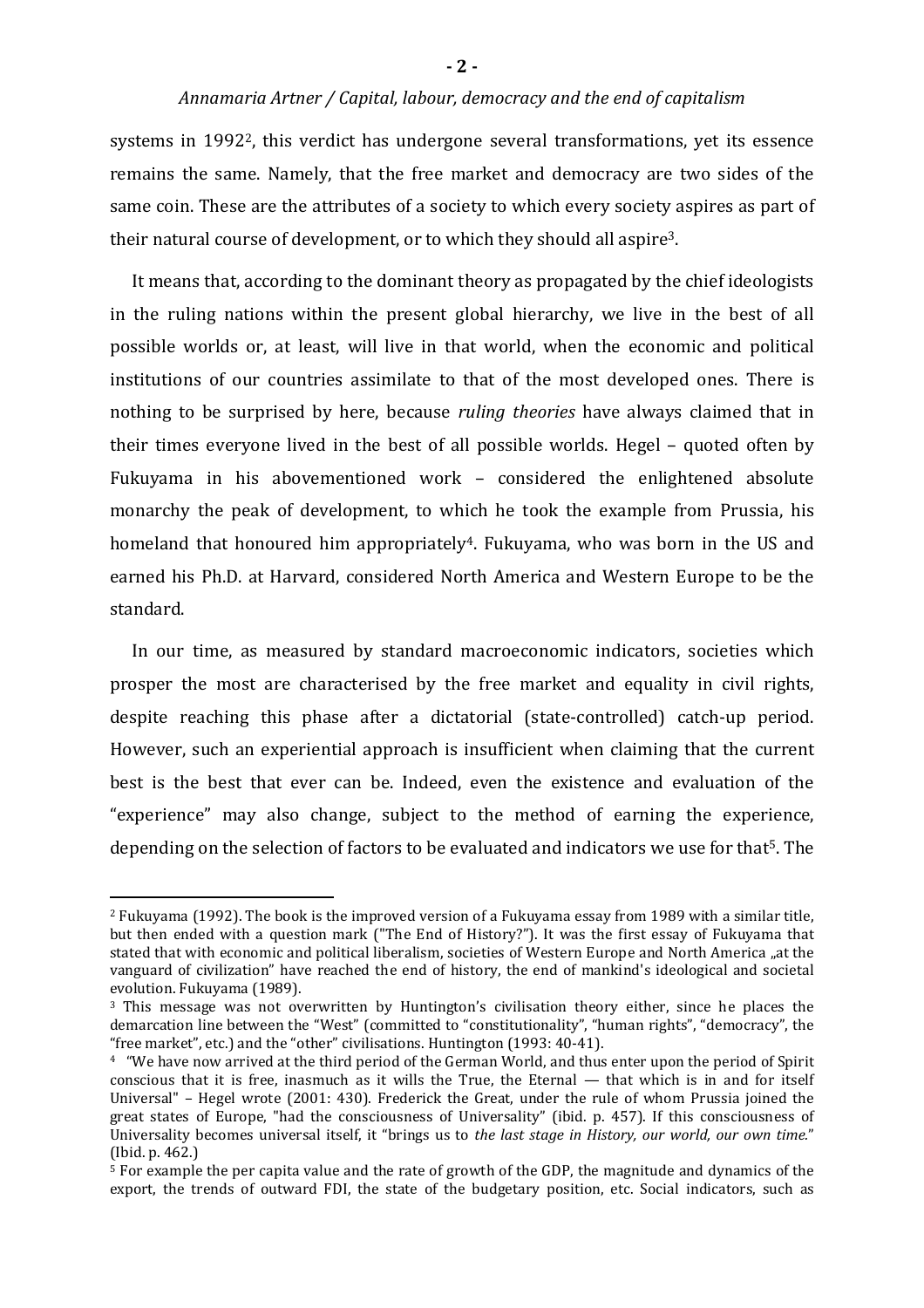undeniable internal contradictions of the "currently existing best" (such as for example the alarming inequalities and poverty) have inspired Fukuyama, who, whilst maintaining that "80 per cent" of the neoclassical theory is still true, has attempted to explain the successes of an economy or a group within society with another "20 per cent" of *non-rational* social factors (traditions, morale, trust)6. Lately, Fukuyama also presumes that non-democratic regimes may also serve the public interest (see the concept of the "developmental state"), but in the end he returns to his original self (as the "Geist" of Hegel), and favours the advantages offered by democratic states. He claims that a liberal democracy which ensures the rule of law and accountability not only better supports economic growth, but – since even its unpopular decisions can rely on the agreement of multiple social actors – this system also receives more support from citizens and is less endangered by social explosions 7.

This study does not intend to debate all the above issues. Instead, it focuses on the relation between free market mechanisms and democracy by concentrating on the manifold inequalities between the actors of free market. It analyses what democracy means in general and within capitalism, and how it relates to the issue of equality between people; how political democracy is limited by the real, material inequalities produced by the free market serving a return on capital. Based on these, the study considers what future a political democracy can have.

changes in poverty or inequality are not included in the factors of the evaluation, or if they are, they all together are still considered less important than the above mentioned aspects. When assessing the competitiveness indices used by WEF, Tamás Szentes found that the concept and the measurement methods of "national competitiveness" have become an ideological tool that can be effectively used against concepts aiming to reduce social and international inequalities. "The resulting over-simplifications provide a favourable soil and wide opportunities for political manipulations. It is perhaps not an overexaggeration to say that they implicitly (willy-nilly) embrace and represent an ideology which corresponds to a (new) neo-liberal 'counter-revolution' in development studies." (Szentes 2012:10).

<u>.</u>

<sup>6</sup> According to Fukuyama (1995) the United States, Japan and Germany are characterized by a high level of trust (in voluntary social relationships), while China, Korea, France and Italy possess a low level of trust (extending to family relationships). The trust in non-family related relationships influences the size of corporations, and thus the success in the world market. The nature and extent of trust is determined by cultural factors. By stating this, Fukuyama approached Huntington (1993) who said that cultural differences explain history and the alternation of the world systems. 7 Fukuyama (2012).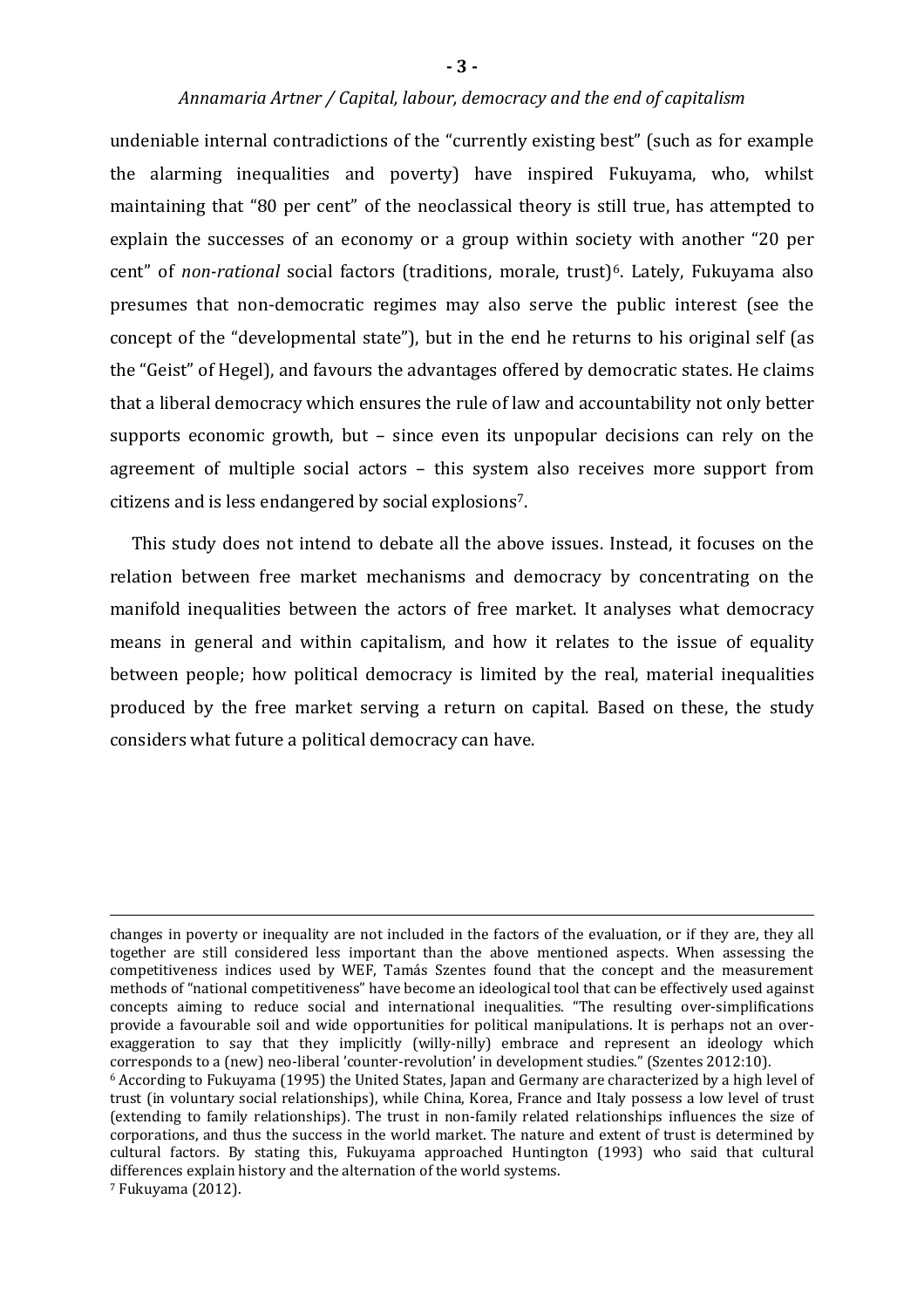#### **2. The content of democracy**

The word democracy means "rule of the people". Democracy is the means of exercising power that is different from oligarchy (the rule of provincial lords and dukes), aristocracy (the rule of the privileged) and dictatorship in general that typically ignores the majority opinion. Democracy did not mean the total equality of all people in a single economic or territorial unit already when it was born in the sixth and fifth century B.C., and it absolutely did not mean the rule of the majority either8.

The forms of dominance (what we know as states) are the properties of hierarchical societies and possess class characteristics. They serve the interests of the ruling classes, which also include the enforcement of the interests of other classes to a certain extent, in order to protect the system from being torn apart by its internal social contradictions ("interest only exists where there is contradiction" <sup>9</sup>). Therefore *political democracy, as much as oligarchy, aristocracy or dictatorship, is an attribute of class societies*. The hunter-gatherer society or the clan were not democracies or oligarchies etc., because they were not class societies.

In modern democracies every adult citizen is entitled to vote - however, this does not enable the majority to influence the significant processes of social reproduction: it is not the people that rule. *Power is based on the ownership of the means of production.* Social classes are defined by their relationship with the means of production. Classes comprise of people with a similar relationship with the ownership of the means of production (owners – non-owners) even though the internal structure of the classes is very differentiated and there are also groups on the verge of different classes (for example, groups of people who are non-owners, but who manage property according to the interest of the owners or wage-earner intellectuals that produce ideologies which serve the ownership classes).

Only the ownership of the means of production (not consumer goods) is considered here as "ownership", although the possession of means of production also enables the increase of personal consumption to a greater extent than without them. Therefore

<sup>8</sup> During the golden age of the Athenian democracy under the leadership of Pericles, women – and also foreigners and slaves without land or housing property – did not have voting rights, meaning that the majority of the society did not have it.

<sup>9</sup> Hegel (1979: 47).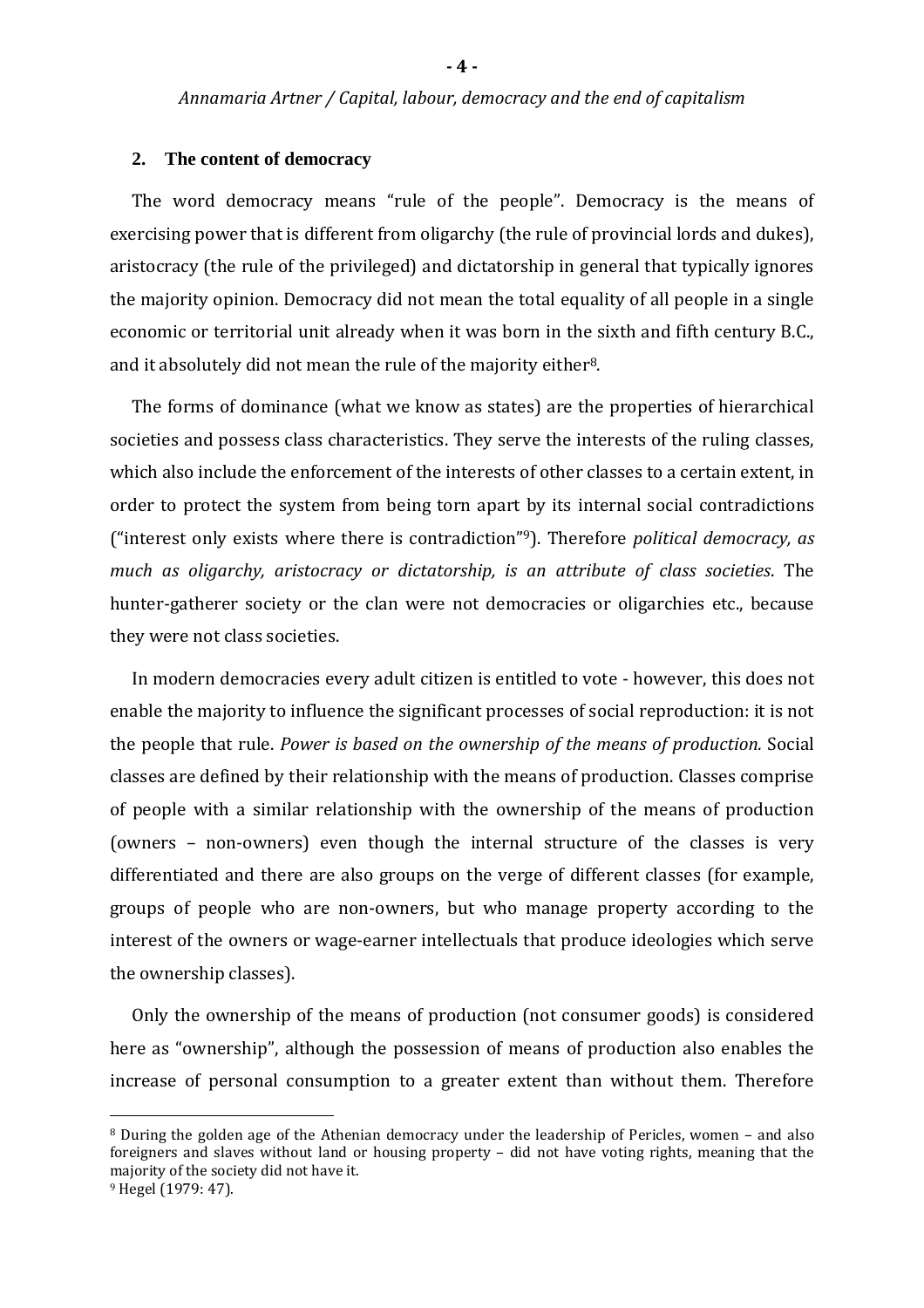"ownership" is an *initial advantage* that enables its possessors to rightfully gain further advantages, to stockpile them, to *accumulate* them. The advantage gained this way is a *cumulative advantage*. As soon as the ownership of the means of production enables the absorption of labour of others, the accumulation process speeds up. At present, cumulative advantage takes the form of capital and is accumulated through market mechanisms in which everybody can take part in as an "equal right". However, mainstream economics and the majority of the fragmented social sciences do not examine the origin of this cumulative advantage. (In fact, contrary to the regulations on the lawful acquisition of ownership, governments often neglect to investigate the actual circumstances of the creation of ownership, in case of, for example, introducing a tax amnesty).Yet in fact ownership has been usually *created* in an anti-democratic way, in many cases through outright robbery. In history, the first such act was the expropriation of (freely, vastly available) land – a robbery from nature, and through nature, from the human community that had lived previously in strong connection with nature. Land was firstly appropriated by clans, while the wealth-based differentiation within the clans also evolved. After the expropriation the accumulation and increase of ownership has usually been "lawful".

We will not describe the historic creation and alteration of patterns of ownership in detail herein, since hopefully the reader is already familiar with these processes, but we call attention to the following: 1) ownership (the means of production, suitable for gaining "further advantages", i.e. the accumulation of wealth) was possessed by different social groups during the changes of the form of the society. 2) The changes of the ruling/ownership class did not happen – and obviously could not have happened – in a democratic or "lawful" way: it was carried out through tribal and other wars, colonisations, enclosures, uprisings, the guillotine, etc., but at best via bloodless dictatorships and coups. 3) This alternation of the ruling classes *did not affect the division of the society into two main groups*, those possessing the means of production suitable for *accumulating advantages* and those without, resulting in groups of owners and non-owners.<sup>10</sup>

<sup>&</sup>lt;sup>10</sup> For more details on the accumulation of advantages and the role of violence, see Artner (2014).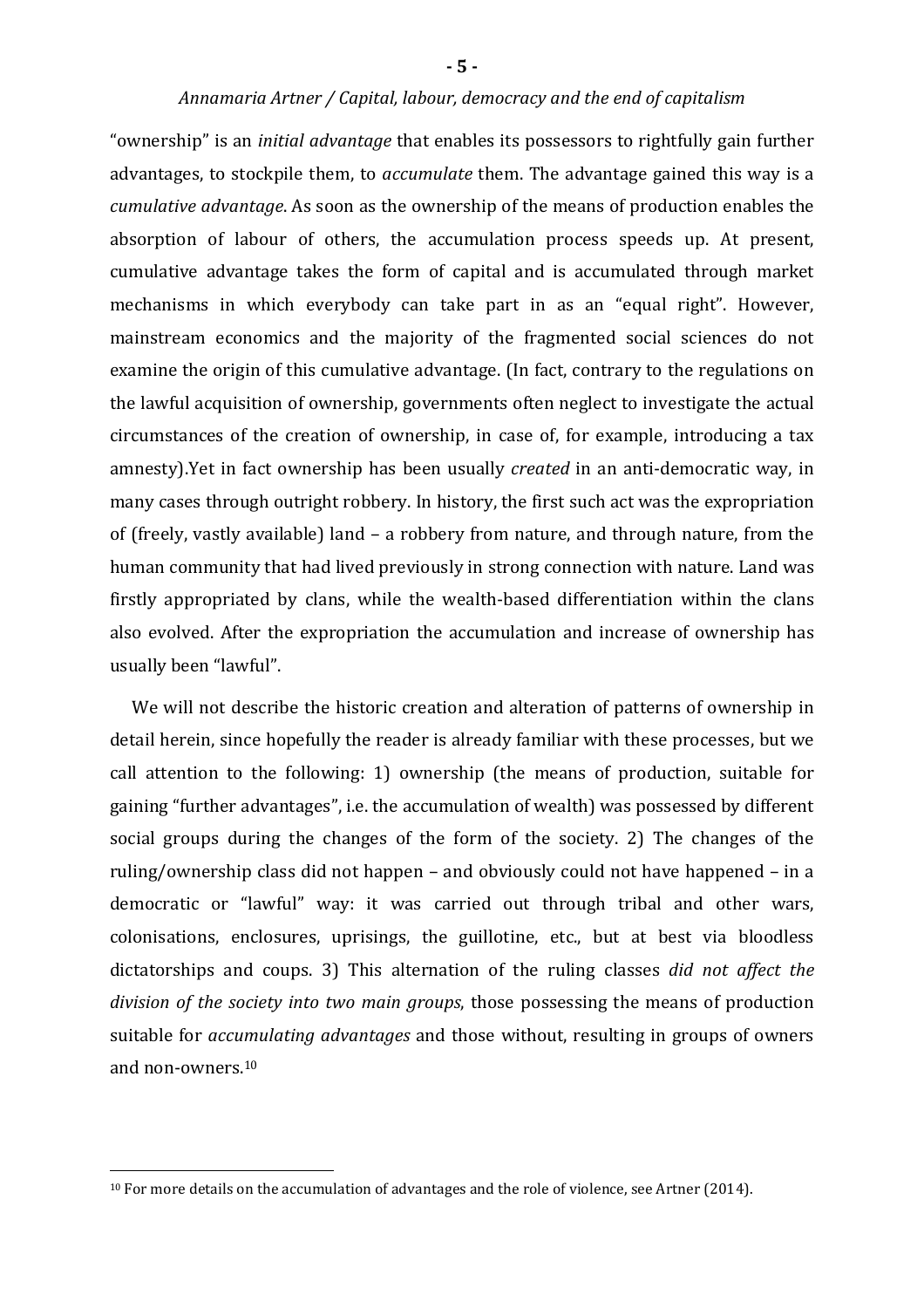After the acquisition of ownership, the owners are "rightfully" entitled to the operation of these means of production, and the further advantages gained from them (wealth, power), since the new legal order is written by the new owners themselves.

#### **3. Democracy in capitalism**

 $\overline{a}$ 

Capitalism is a *class society* where the means of production are owned by a part of the society that has the *right* to operate these means of production. They may involve others in such operation, but *legally* they have the final word. This is guaranteed by codified laws, the "rule of law". Ownership, which is predominantly private ownership, is sacred and inviolable, and thus the rights to dispose of means of production, to operate the means of production and to dispose of the profit derived from the operation of the means of production are also sacred and inviolable. This does not mean that questions of minor importance cannot be discussed "democratically", with the involvement of nonowners, through corporations or other forms of negotiations regarding ownership, as seen in examples of certain "welfare democracies", but it means that the function of ownership, to multiply wealth, cannot be challenged<sup>11</sup>. The corporation should always be "competitive", meaning that it is profitable enough. All other issues may be decided democratically.

Equality of rights is a formal type of equality, applying to every constituent member of the "people" and in which every member of the society is represented as the "people", without any differences. The basis of the class society that generates real differences, namely ownership, is beyond the scope of equal rights. In liberal democracies everybody has the right to get and have ownership – through legal means, according to the legal order of the specific system, but after the property is acquired, democracy does not apply to the disposing of it<sup>12</sup>.

Therefore, in the liberal rule of law, the territory of equal rights is beyond the sphere of *the initial advantage which entitles the gaining of cumulative advantage*, i.e. the

<sup>11</sup> Only some constitutions, including the Basic Law for Germany, express that the (operation of) private property shall serve the common good, and in case of a violation of public interest it may be expropriated. However, even in such cases, fair compensation shall be provided, so property itself is considered rightful. (Grundgesetz für die Bundesrepublik Deutschland, Artikel 14). "Common good" is not defined, but competitiveness shall obviously be considered as such.

<sup>&</sup>lt;sup>12</sup> The administration of international political and economic processes is also beyond democracy, as Chomsky (1997) remarked e.g. with regard to NAFTA.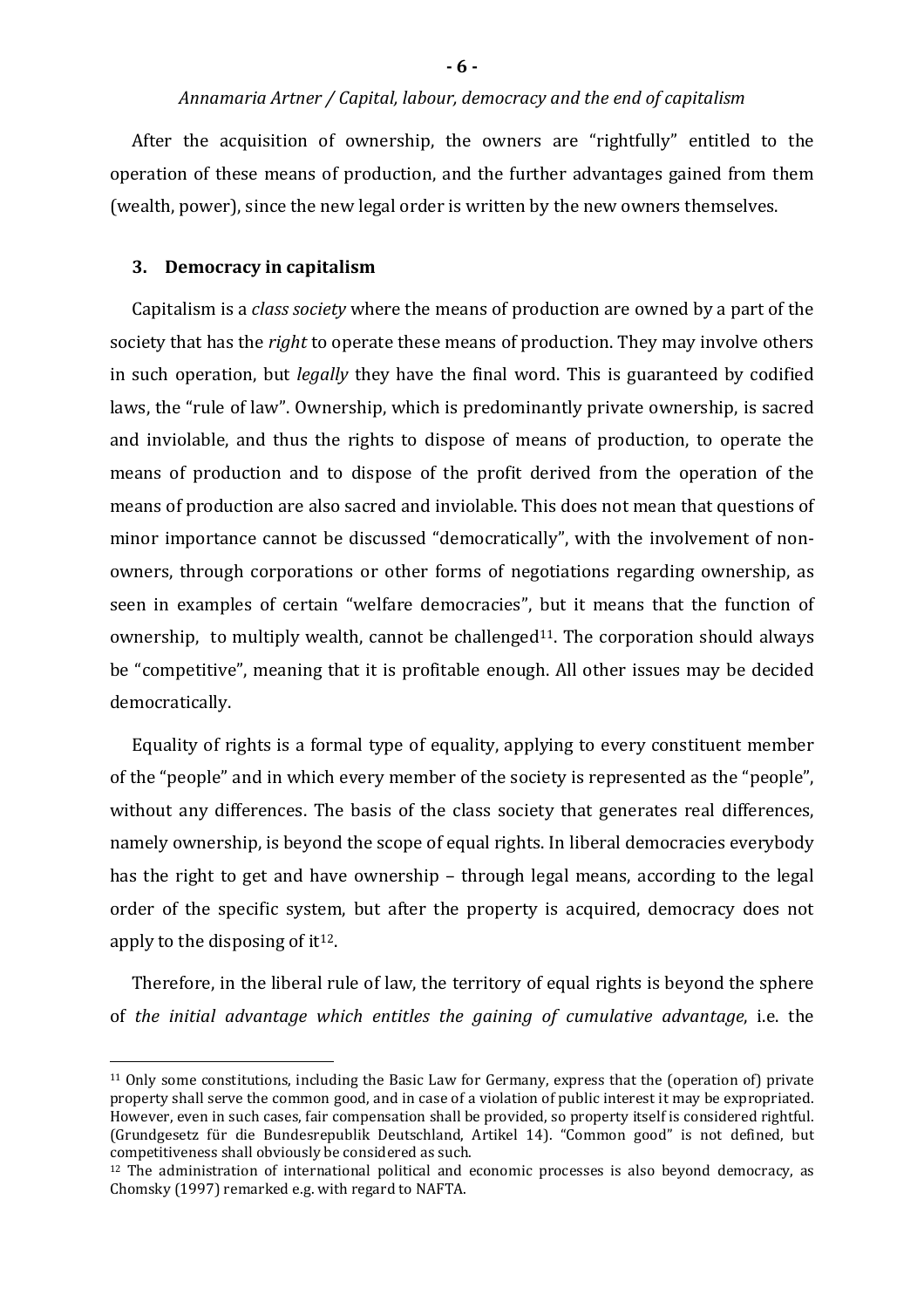ownership of the means of production. Democracy does not apply to production. In production, the dictate of acquiring cumulative advantage and the requirement for competitiveness prevails. In this case, there are no rights typical for slavery or feudalism through which certain persons could directly control the actions of others, because people are free to choose the contractual relations they wish to participate in. However, the contents of the contract are a priori determined by the relation to ownership: those who have no ownership of capital can only offer to lease their labour, thus already in advance resigning the possession of what they produce through their work. Those who have ownership of capital will lawfully become the owners of the *whole* product created through the hired labour. They shall only return the price of the leased work specified in the contract. Therefore the hierarchy between the groups (classes) of society is no longer determined by *formal*, but by *real* relationships. *Extra-economic* coercions have been replaced by *economic* coercions: everybody lives off the "free" market. In order to be able to buy, they sell what they can. Those who have nothing else, sell their labour power.

Since the accumulation of advantage constantly moves forward on the basis of initial advantage, with capital being accumulated through profit, the bargaining power of capital owners increases, while the position of those who merely have their labour power decreases. This process is further supported by the increasing access of capital to the operation of those means of production (education, media, publishing) deemed suitable for influencing the attitudes of the population. Through these, the existing economic coercions can be presented as perpetual laws of human society. This is not substantially different from when the power of pharaohs or feudal rulers originated from god and was then sanctified by the church.

As a consequence of the "natural way things are going," the bargaining power of classes diverges. This continuously erodes the contents of political democracy and restricts democracy to formalities. Thus, even if the institutional system of political democracy expands, *real* inequality, both politically and economically, still grows. However, the increase of real inequalities shall necessarily impact the formal institutions of the political democracy and the operations thereof. Real inequalities increase *between* the classes and also *within* them. The two processes have a combined impact.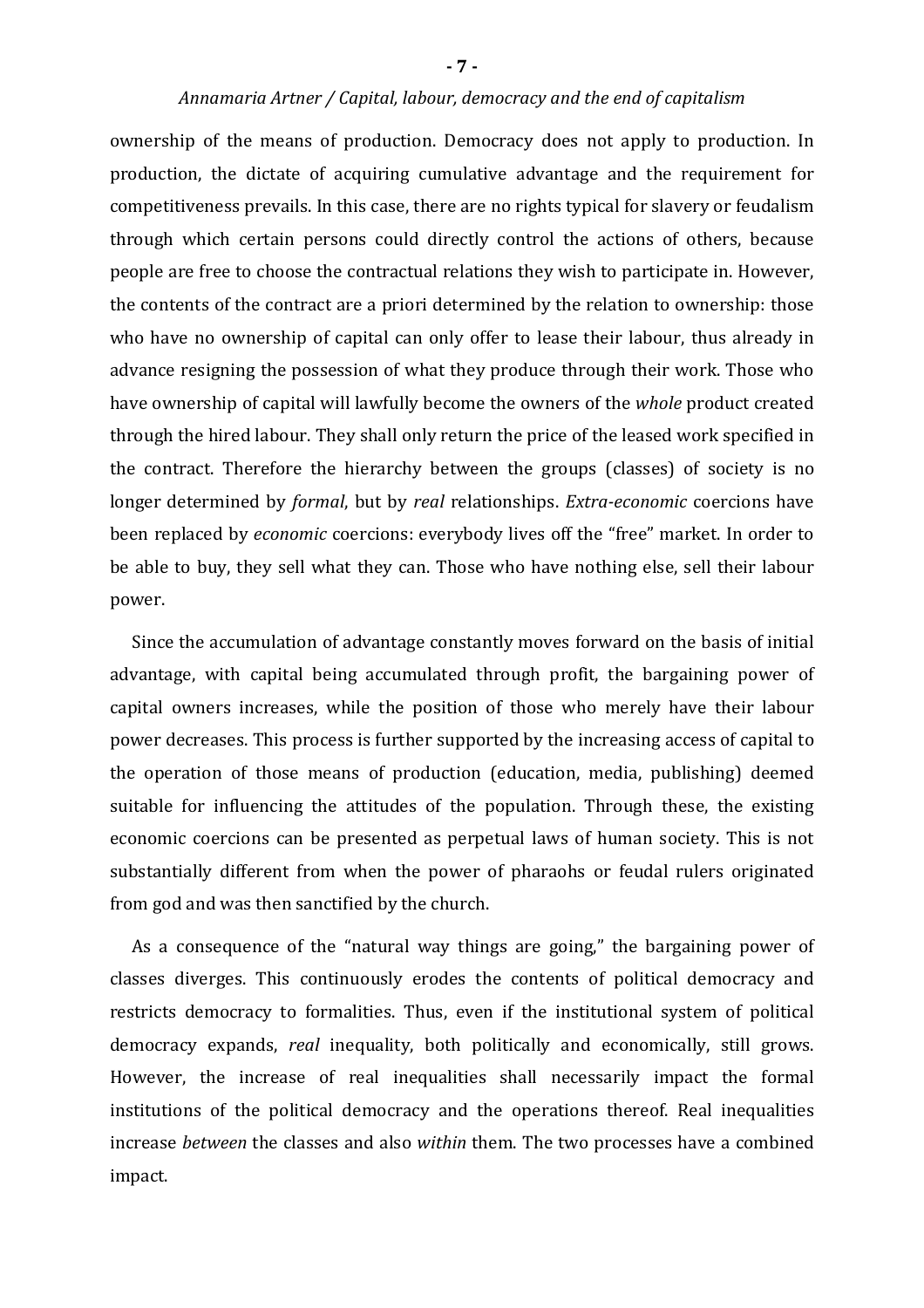#### **4. Inequality and democracy**

The global system of capital is interwoven with inequalities that typically generate conflicts. Nowadays many people talk about income inequality, as this is the most striking form of inequality.<sup>13</sup> Many dispute that income inequality is increasing on a global scale. The experience is different when we consider global inequalities between people, or the inequalities within a country, or even when we compare countries on the basis of their per capita incomes.

On Earth, 1% of the people earn 15% per cent of all the income in the world and 8% earns half of the world's income. Global inequality is much higher today than it was in 1870, and it has even increased in the last decades. In the last two decades, the real income of the top 1% increased by 60%, while the income of the bottom 5% did not increase at all<sup>14</sup>. Meanwhile, the inequality between countries eased a little during the 2000s – due to the rapid development of emerging economies – but it is still severe and higher than it was in the 1970s<sup>15</sup>.

Although income inequality is typically lower within countries than between them, it is mostly on the rise. Between the mid-1980s and the late 2000s, income inequality between the top income decile and the bottom income decile increased in 19 of the 27 OECD countries16. Nowadays, in OECD countries the richest 10% earns nine times more than the poorest 10%, and this proportion is 14 to 1 in the US and 27 to 1 in Mexico and Chile. In the United States, the top 1% receives 22% of all incomes, and since 2009 they have earned 95% of all increase of incomes<sup>17</sup>. In the average of OECD countries, the Gini index – a measure of the inequality of income – increased from 0.29 in the mid-1980s to 0.316 in the late 2000s. In emerging economies (BRICS<sup>18</sup>, Argentina, Indonesia) inequality is even higher, and it has also increased in the last decades, with only a few exceptions (e.g. Brazil)<sup>19</sup>. At the same time, the number of people living in absolute poverty has decreased globally, due to the government policies of emerging economies, primarily China. Researchers of the World Bank argue that even if global inequality

<sup>13</sup> Milanovic (2011, 2012a, 2012b), Piketty (2014), Stiglitz (2013).

<sup>14</sup> Milanovic (2012b).

<sup>15</sup> See UNCTADStat, National accounts, Real GDP per capita, annual, 1970-2012.

<sup>16</sup> OECD (2011) 23. o.

<sup>17</sup> Stiglitz (2013).

<sup>18</sup> Brazil, Russia, India, China, South-Afrika.

<sup>19</sup> OECD (2011).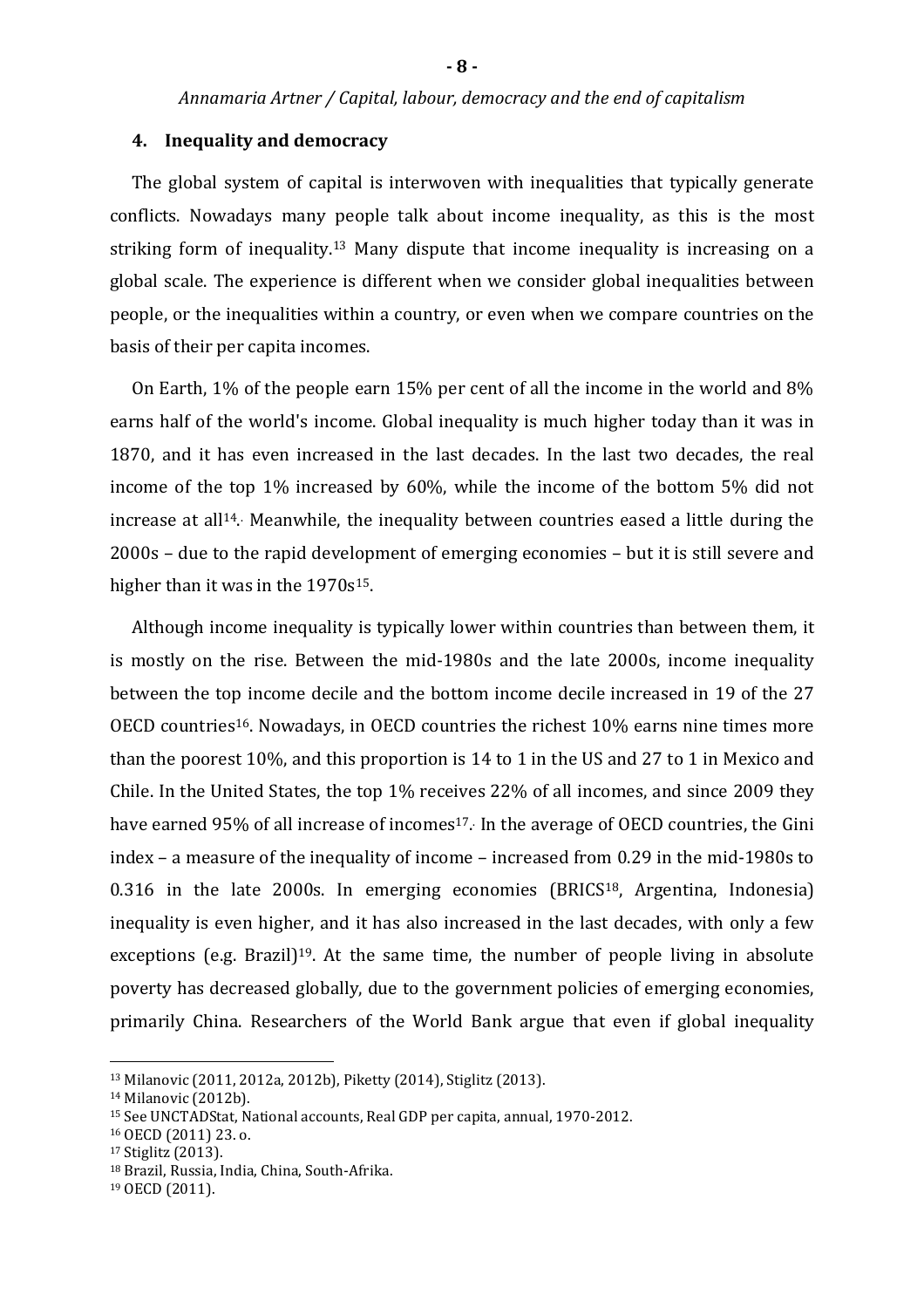#### **- 9 -**

#### *Annamaria Artner / Capital, labour, democracy and the end of capitalism*

decreased in the upcoming decades (till 2030), income disparity within countries would still increase<sup>20</sup>. These apparently contradicting tendencies are explained by the fact that – again due to the policies of emerging countries, especially China, India, Indonesia and Brazil – a "global middle class" is being created<sup>21</sup>, with incomes increasing during the last few decades, whilst the incomes of the poorest groups have barely increased or have not increased at all. The falling behind of this bottom group is expected to continue in years to come.

Shaohua Chen and Martin Ravallion, who have long researched this issue as economists working for the World Bank (Ravallion was one of the researchers who defined the original one-dollar threshold for measuring global "absolute poverty" in 1990), have developed a new method since 200822. In this, they have also included nationally representative household surveys in order to be able to consider absolute and *relative* poverty - the number of people living in households with per capita consumption or income below the international and national poverty lines**.** According to this "weakly-relative poverty" indicator poor people are either the persons who are absolutely poor (living on less than 1.25 USD a day) or *considered poor in the country where they live*. Based on this combined measure, *in 2008 2.9 billion people were poor all over the world, including 200 million in developed countries, and the total count has risen since 1981 and also since 1990*23*.*

In order to remedy the situation, experts usually recommend speeding up the economic growth of poor countries and increasing aid activities. According to Branko Milanovic if these are not carried out, then migration pressure from the poorer countries to the richer ones remains strong. However, developed countries nowadays – due to their own economic and social problems – aim to restrict immigration. The problem of global inequality and local poverty are the two sides of the same coin<sup>24</sup>.

But income inequality is merely a consequence. Its basic cause – and the ultimate cause of every social inequality – is the *inequality in access to means of production*. This has two dimensions: firstly, the inequality between those that possess means of

<sup>20</sup> Bussolo – De Hoyos – Medvedev (2008).

<sup>21</sup> Bussolo – De Hoyos – Medvedev (2008) and Milanovic (2012b).

 $22$  Chen – Ravallion (2012) and (2013).

<sup>23</sup> Ravallion (2013) and Chen – Ravallion (2012:34).

<sup>24</sup> Milanovic (2011) and (2012a), The World Bank (2013).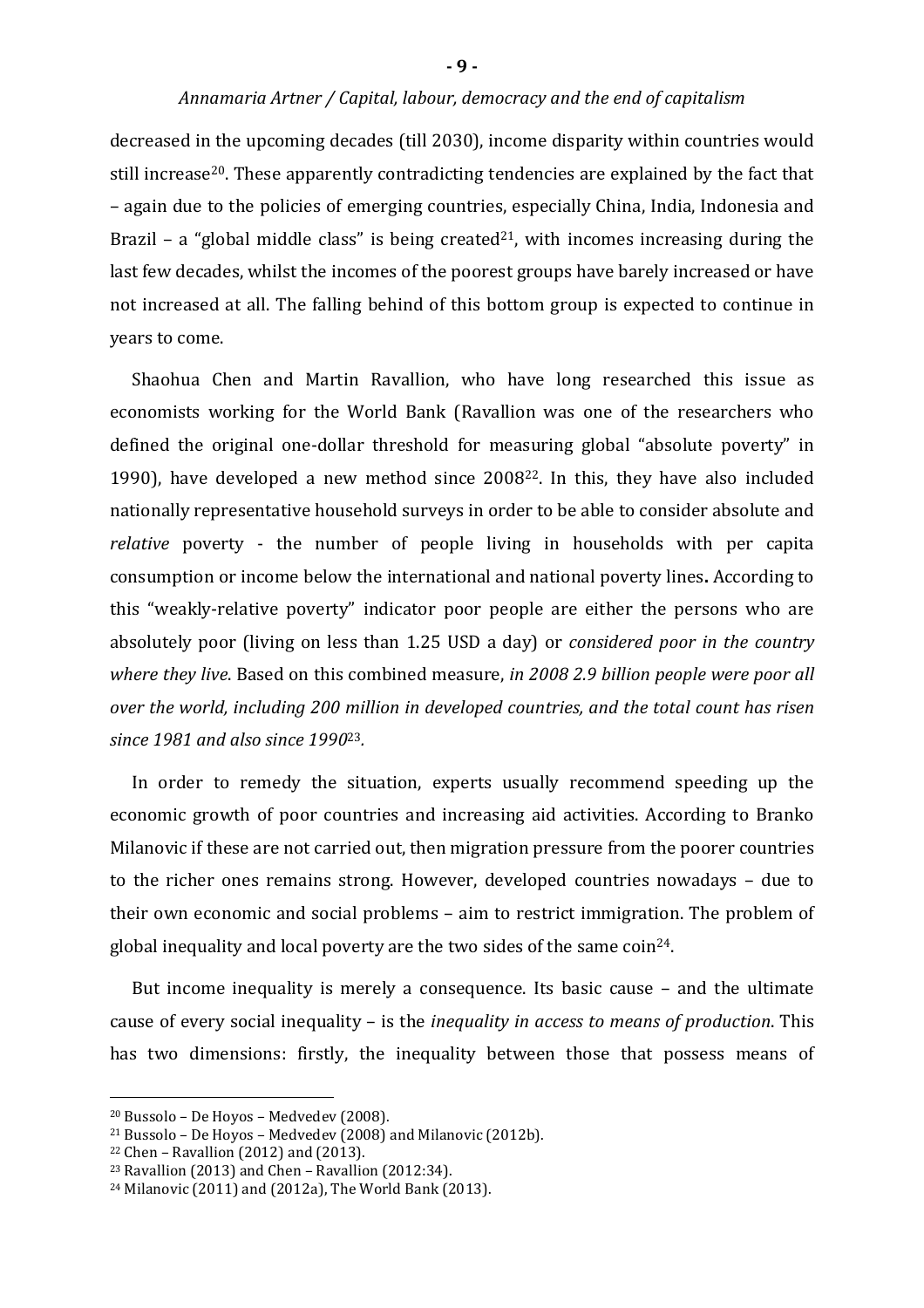production and those that do not, and secondly, the inequality *within* the class that possesses the means of production. These are explained below, but beforehand we shall make an important detour.

#### **4.1 Income inequality as a consequence of the reproduction of capital**

The reproduction of capital in order to create surplus value takes place on a global scale due to the activity of transnational corporations. The world economy is hierarchical and utilising this hierarchy results in the generation of added value. At first sight, the hierarchy is determined by differences in the conditions of reproduction of capital, among them, especially, wage differentials. However, the differences in wages are also subject to the means of production endowment. Poorer countries possess less advanced means of production, and therefore their incomes are smaller and their wages lower as well. The more advanced technology combined with lower wages results in a more favourable return on capital (higher rate of profit) than applying the same technology in more developed, higher wage countries. Furthermore, because of their lack of advanced means of production, less developed countries seek to attract foreign capital with different direct and indirect policy measures (infrastructure, taxation system, deregulation, etc.), which further improve the local conditions of reproduction of capital.

Due to the worldwide spread of the neoliberal economic policies, the concomitant concentration of capital in transnational corporations and their heightened quasimonopolistic competition the pattern of the cycles of reproduction of capital have been changed, becoming truly globalised. The length of the cycles has been shortened. *The intensive and extensive phase of the cycles overlap with each other in time but the two phases separate in space25*. The free flow of capital has made the relocation of production and technologies from one country to the other much easier than before. As a consequence the intensive/innovative phase of the cycle takes place in the developed countries (in the global "core" or "centre"), where the innovation is almost permanent and innovation follows innovation. Under the pressure of competition, very soon after an innovation appears, the innovator is forced to relocate the production to lower wage (semi-) peripheral countries to gain higher profit. Hence the extension of innovation, the

<sup>25</sup> For more details see Artner (2014).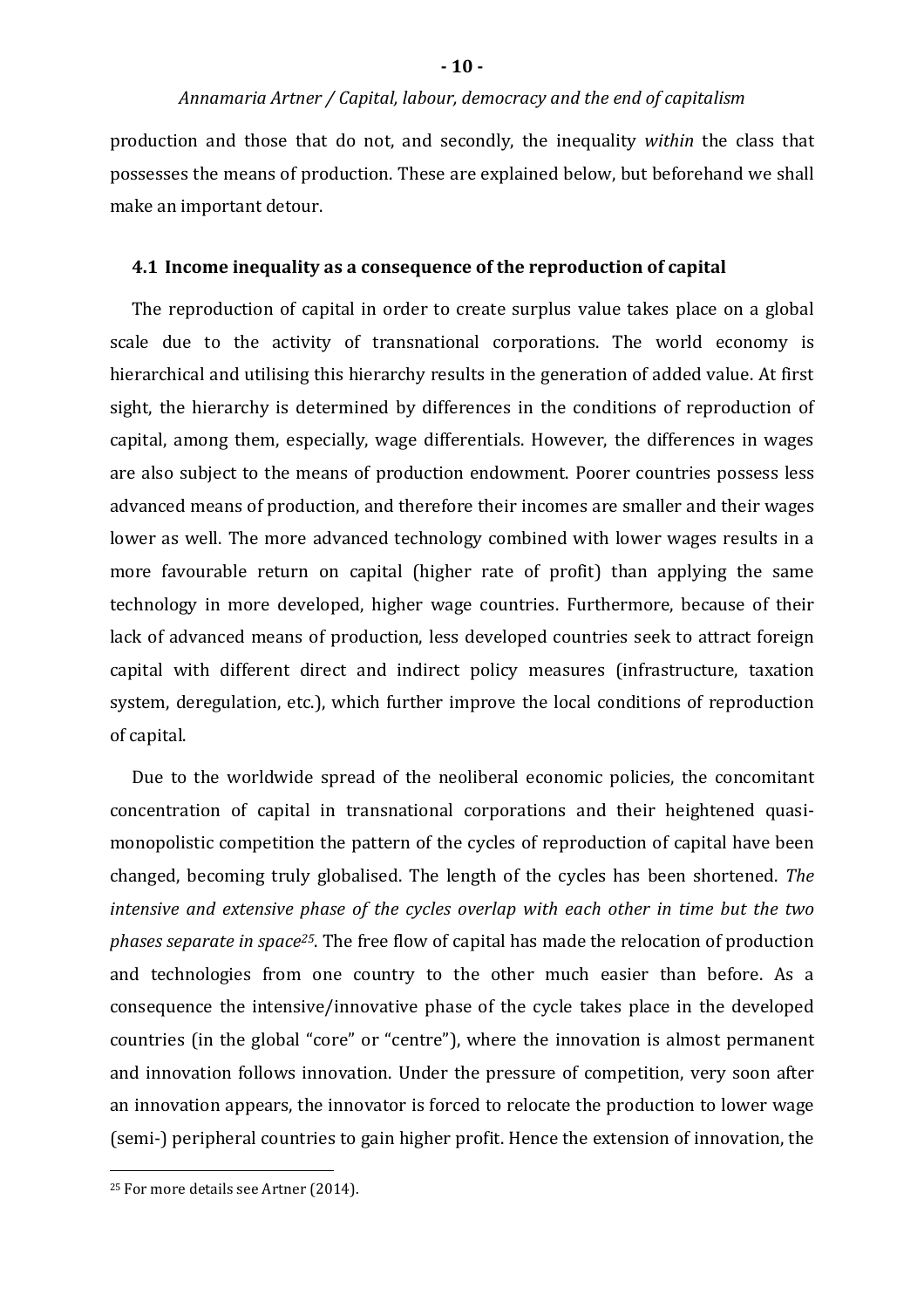expansion of production, i.e. the extensive phase of the cycle, takes place on the periphery. During the extension of innovation on the periphery a new innovation takes place in the core and goes down the above described route.

This new pattern of the cycle of reproduction of capital has important consequences. Firstly, the technological lag of the periphery is rendered permanent. For this, crises hit the periphery usually harder than the core. Typically, those peripheries are the exceptions and able to survive crises better than the core, which have a large internal market (e.g. Brazil or Poland). These (semi-) peripheries have the possibility to redirect, at least to a certain extent, its production from exports to internal markets, especially if their government helps it through expansionist policy, such as in Brazil, or by keeping down wages well before and/or accelerating privatisation after the crisis, like in Poland. Secondly, the cycles of periphery are largely dependent upon the cycles of the core. This is true also for peripheries that have a large domestic market: their rate of economic growth falls even if not becoming negative, in case of crises of the core, and increases, in case of recovery of the core. Thirdly, while the permanent innovation and the increase in productivity causes a pressure on wages in the centre (wages only slightly increase, if they increase at all26), the extensive development pushes wages up on peripheries due to the increased demand for labour. This is how the "middle class" emerges in the (semi- ) periphery. However, as the extensive development heightens wages and brings about the rise of the wage/GDP ratio, the capital of periphery (the capital of whatever nationality that operates in the peripheral country) depreciates and loses its competitiveness. If a new innovation arrives from the core, the production can smoothly continue with increasing the value added per unit of wages and even with increasing the absolute level of wages. In the case of the crisis of the core (like the crisis of 2008), however, when no new innovations fuel the production, a correction has to be carried out on the periphery as well, which may happen through austerity measures that cut back wages (internal depreciation) or by moving production to other countries where lower wages and the more favourable investment environment enables the increase of the profitability of the capital to an adequate level<sup>27</sup>. This further fuels the global

<sup>&</sup>lt;sup>26</sup> In real terms the typical American earns 45% less, while those who only graduated from high school earn 40% less than four decades ago (Stiglitz 2013). In Germany, real wages have decreased right during the 2000s, in the period that is known for the prosperity and recovery of the German economy.

<sup>&</sup>lt;sup>27</sup> See the increasing outward foreign direct investments of China and Brazil.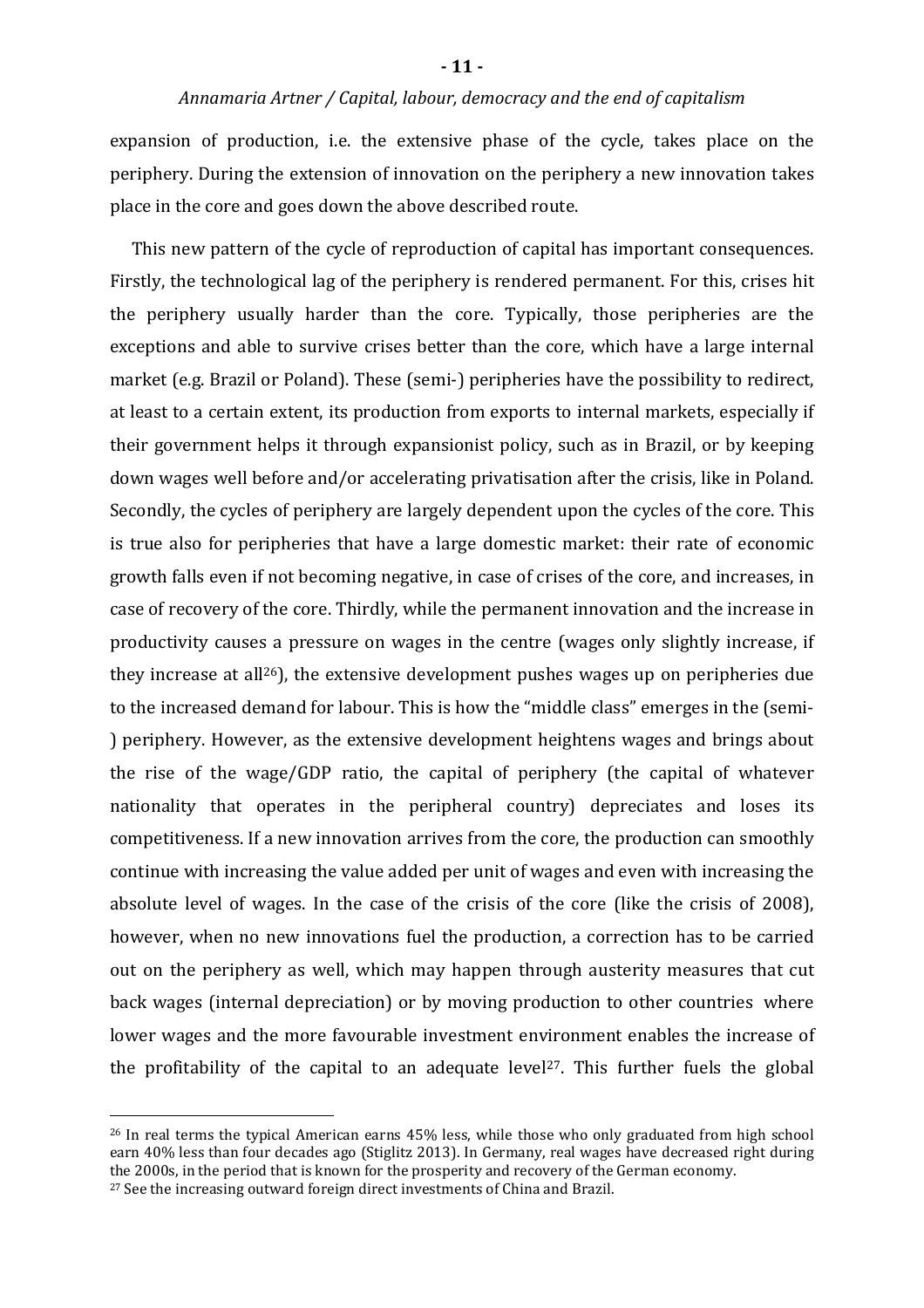decrease of the share of compensation of employees to GDP or unit labour cost (in the following: wage share). <sup>28</sup> In this globally wavering process the absolute level of average wages may rise whilst the wage share tends to fall. The complex movement of the absolute and relative quantities makes understanding difficult. The income of an unemployed person may rise if she finds employment whereas her wage can be lower than the lowest wage in the country before she was hired. Even if this employee's wage is increased in the second month of her employment, this new wage can have a smaller share relative to the value added than her first month salary had, in case the value added increased by a larger proportion than the employee's salary.

This explains how it is possible that absolute poverty decreased, while relative poverty increased in the world in the least decades. The relative impoverishment may coincide with high level of individual consumption. Resnick and Wolff (2003) argues that the rising standard of consumption of both productive and unproductive labourers in the US was accompanying by rising rate of exploitation – which is another expression of the fall of wage share in the value added – in the last 130 years. A high or at least satisfactory level of consumption with more or less decent work conditions – other than "hard labour" – may result in a contentment of the majority of society, a situation that Galbraith (1992) described in his book "*The Culture of Contentment"* at the dawn of the triumph of neoliberal globalisation*.*

In a few decades after the Second World War wage shares were on the rise in the developed countries as well, thanks to the then expansionist type of growth, the cheap oil and other raw materials, the financial aid to European countries in the frame of the Marshall Plan and the demonstration effect of Eastern European "socialist" countries. The crisis of the 1970s and the accompanying technological change – the birth of microelectronic technology – required restructuring of production. For this, free

<sup>&</sup>lt;sup>28</sup> Eurostat defines real ULC as: "This derived indicator compares remuneration (compensation per employee in current prices) and productivity (gross domestic product (GDP) in current prices per employment) to show how the remuneration of employees is related to the productivity of their labour. It is the relationship between how much each 'worker' is paid and the value he/she produces by their work."(http://ec.europa.eu/eurostat/tgm/table.do?tab=table&init=1&language=en&pcode=tec00130&pl ugin=1). This means, ULC equals with the compensation per employee divided by GDP per employee. The result of the division equals with the (total) compensation of employee per GDP (CoE/GDP). Although the term "employees" refers to employed labour only, while "employment" refers to all labour, including selfemployed, it does influences the move of the CoE/GDP ratio meaningfully, as the share of self-employed in total employment is very small and has been increasing slowly: between 1995 and 2013 it increased from 0.2 to 3.3 per cent in the EU 15 and in the EU28 it reached 0.27 per cent in 2013. (Own calculations on the basis of Eurostat, Employment and unemployment [lfsa\_egan] and [lfsa\_esgan].)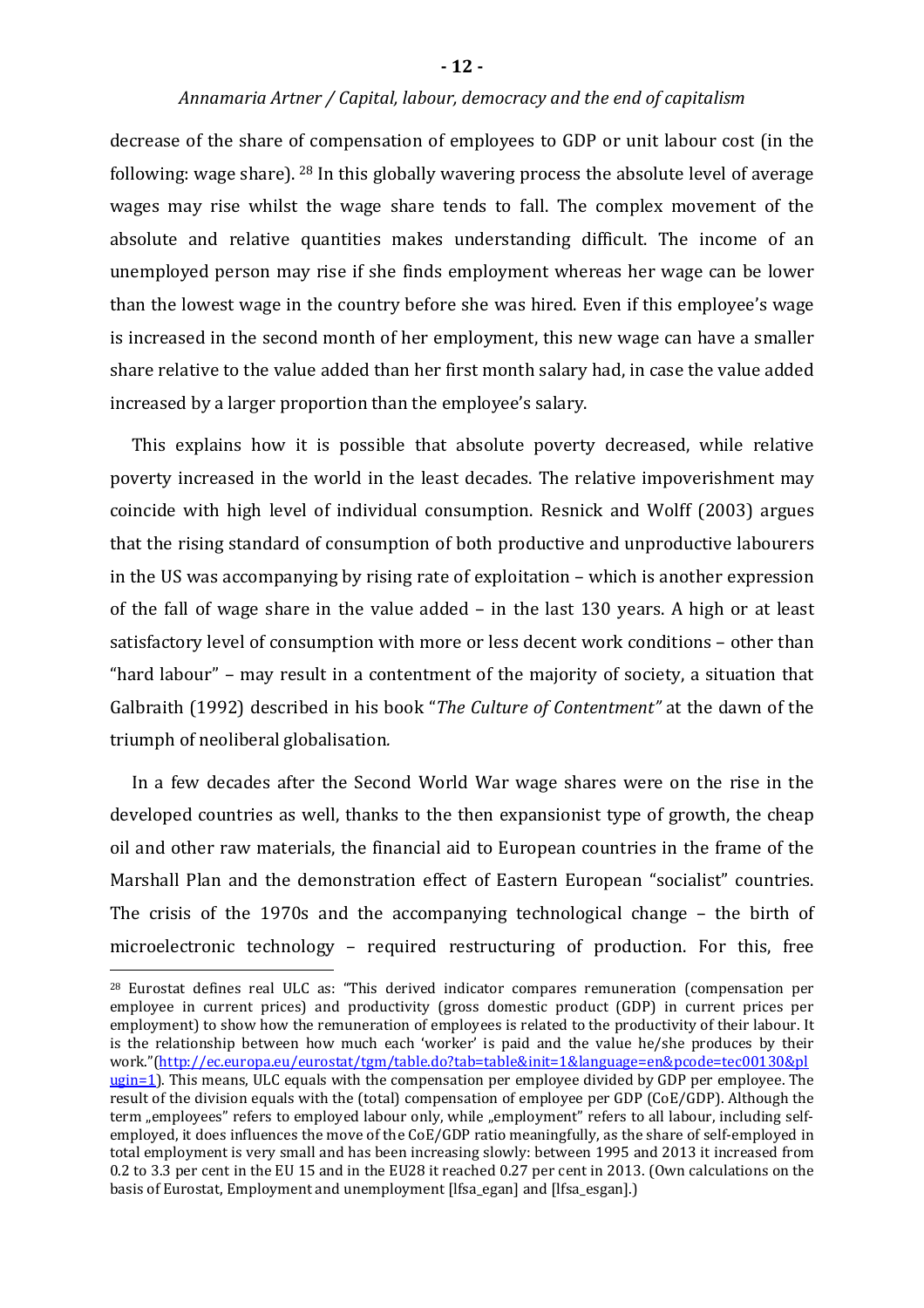movement of capital was needed, as for this restructuring, capital had to be able to be withdrawn from sectors and regions and invested into others purely on the basis of the best profitability. Free movement of capital required serious changes in the institutional system. The turn towards neoconservativism (or neoliberalism) was born from these imperatives. The neoliberal world order has been developed in the 1980s and become hegemonic after the disappearance of the alternative social order in Eastern Europe. Since the 1990s national markets have been deregulated, interconnected, and whilst capital can move more freely than ever before. The logic, tendencies and results of "free" market competition have been unleashed. One of them concerns the wage share that has demonstrated an obvious tendency to decrease since the 1980s. (See Figures 1 and 2.)



Figure 1. Wage share, total economy, as percentage of GDP, 1960-2015

Source: Statistical Annex of European Economy Spring 2014 European Commission Directorate General Ecfin, Economic and Financial Affairs. Table 32. Adjusted wage share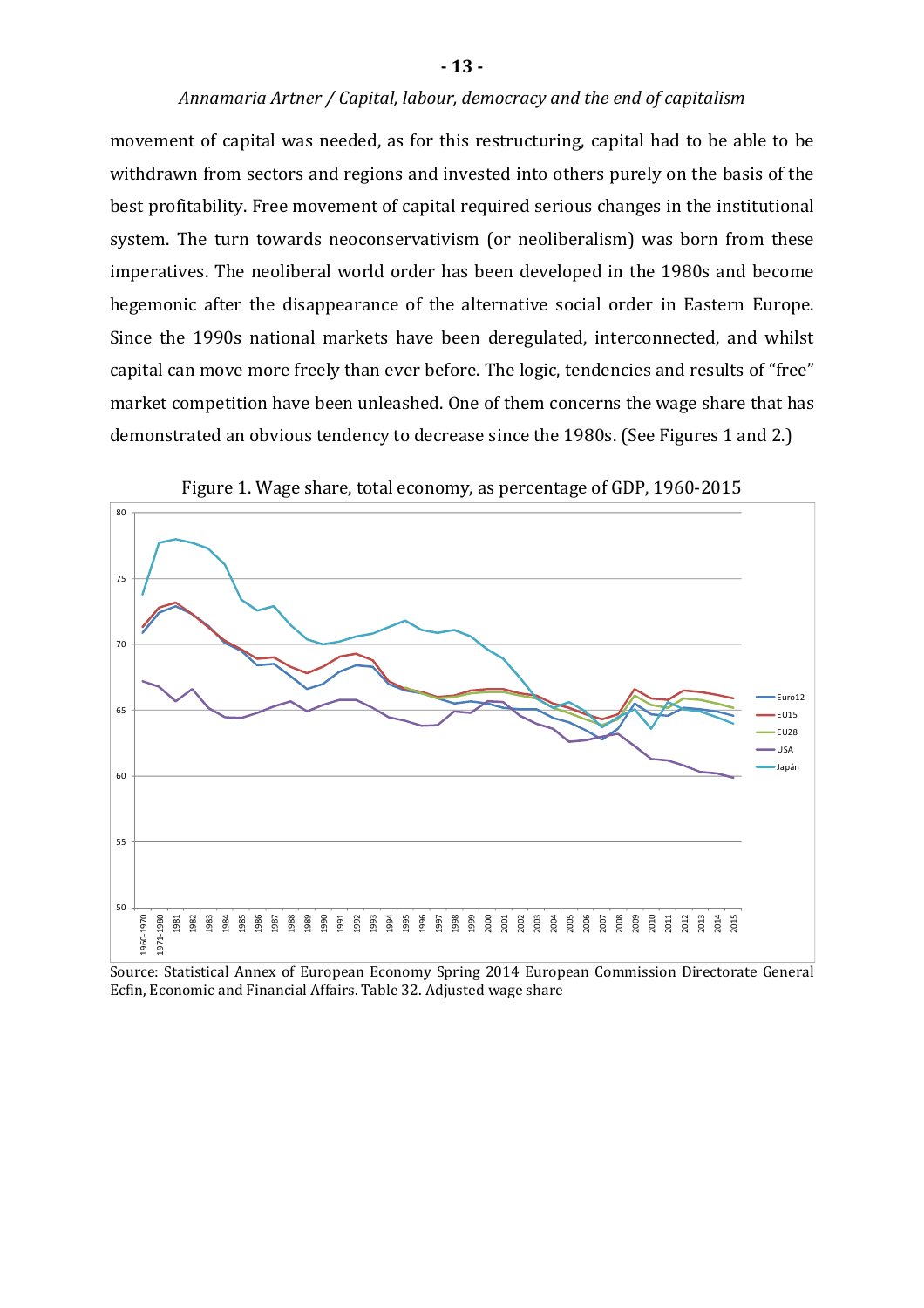

Figure 2. Wage share, total economy, as percentage of GDP, by decades, 1960-2010

Source: Statistical Annex of European Economy Spring 2014 European Commission Directorate General Ecfin, Economic and Financial Affairs. Table 32. Adjusted wage share

Besides a decreasing wage share, free market mechanisms produce increasing inequalities in all parts of the socio-economic system, of which we shall examine the inequalities between capital and wage labour, within capital, and within wage labour, in the following sections.

## **4.2 Inequality in the ownership of means of production: capital and wage labour – statistical illustration**

Access to the means of production is hard to measure. There are no international statistics available and even national statistics fail to include it in an unequivocal way. The unequal distribution of ownership of the means of production may only be presented through indirect data.

Just one example: within the assets produced<sup>29</sup> in the US in one year, the ratio of nonresidential fixed assets rose from 33.7% to 38.9% between 1951 and 201230. With the

<sup>29</sup> Produced assets: fixed assets, valuables, inventories.

<sup>30</sup> The share of privately held apartments within all produced assets did not change: in 1951 it was 32%, while in 2012 it was 31.9%. However, this ratio increased during the apparent prosperity that began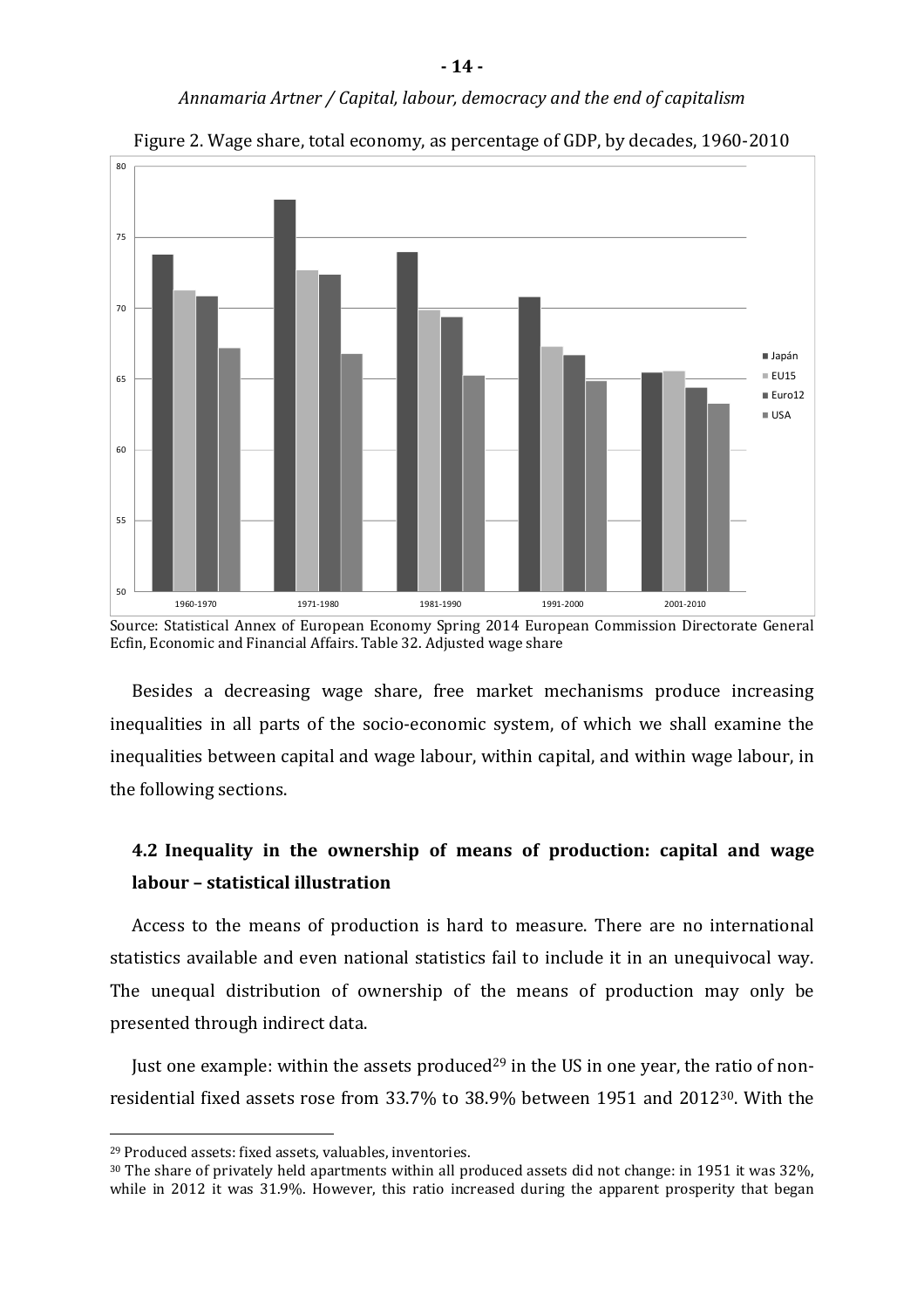#### **- 15 -**

#### *Annamaria Artner / Capital, labour, democracy and the end of capitalism*

residential fixed assets not owned by the residents, the share of the private sector from produced assets rose to 49-51% in the 2000s, from the typical rate of 46-47% until the 1960s (in 2012 it was 50%). Also: between 1951 and 2012 the share of profit-oriented corporations from all assets (including not only private and fixed assets) rose from 14.4% to 20.9%, and within total annual produced non-residential private capital assets it rose from 20.7% to 30.7%31.

All these suggest that the means of production used to generate profit keep piling up on one side of society. By accumulating capital, the ability to accumulate the income thereof is increasing: due to the accumulation of capital, the wealth of the class of owner increases, but the wealth of those not in possession of the means of production decreases.

The above examples indicate the increasing differences in the ownership of the means of production. Since the means of production (telecommunication, transportation, venues for assemblies and organisations, administrative tasks etc.) are also required to operate democratic institutions, this polarisation means that *the working class has a proportionately decreasing ability to use these institutions as well*.

As real (property-based) inequality increases, the space for democracy shrinks. Political democracy is being eroded. However this is not the only menace that threatens democracy within capitalism.

#### **4.3 Inequalities within capital**

<u>.</u>

Inequalities of access to the means of production and the incomes thereof also increase *within capital*. Not only does this lead to the weakening of democratic institutions, but eventually also to the strengthening of forces and regimes aiming to decimate them. Through the accumulation and concentration of capital large corporations develop. These are stronger than smaller enterprises or, to put it other

during the mid-1990s (it rose to 35.8% in 2005), but after the bubble burst, it returned to its normal level. During the last decades, 63-65% of apartments in the US were held by *owners*, except for the years of the economic bubble when this ratio increased (2005: 69.1%) and then decreased to 65% in 2012. So one third of all the privately-held apartments serve the purpose of capital as well. (The ratio of governmentowned apartments is minimal, approx. 2%.) Census Bureau, Housing Vacancies and Homeownership (CPS/HVS) Historical tables, Table 14.

<sup>31</sup> Source of data: US Department of Commerce, Bureau of Economic Analysis, National Income and Product Accounts Tables, Table 5.10., National Data, Fixed Assets Accounts Tables, Table 4.3.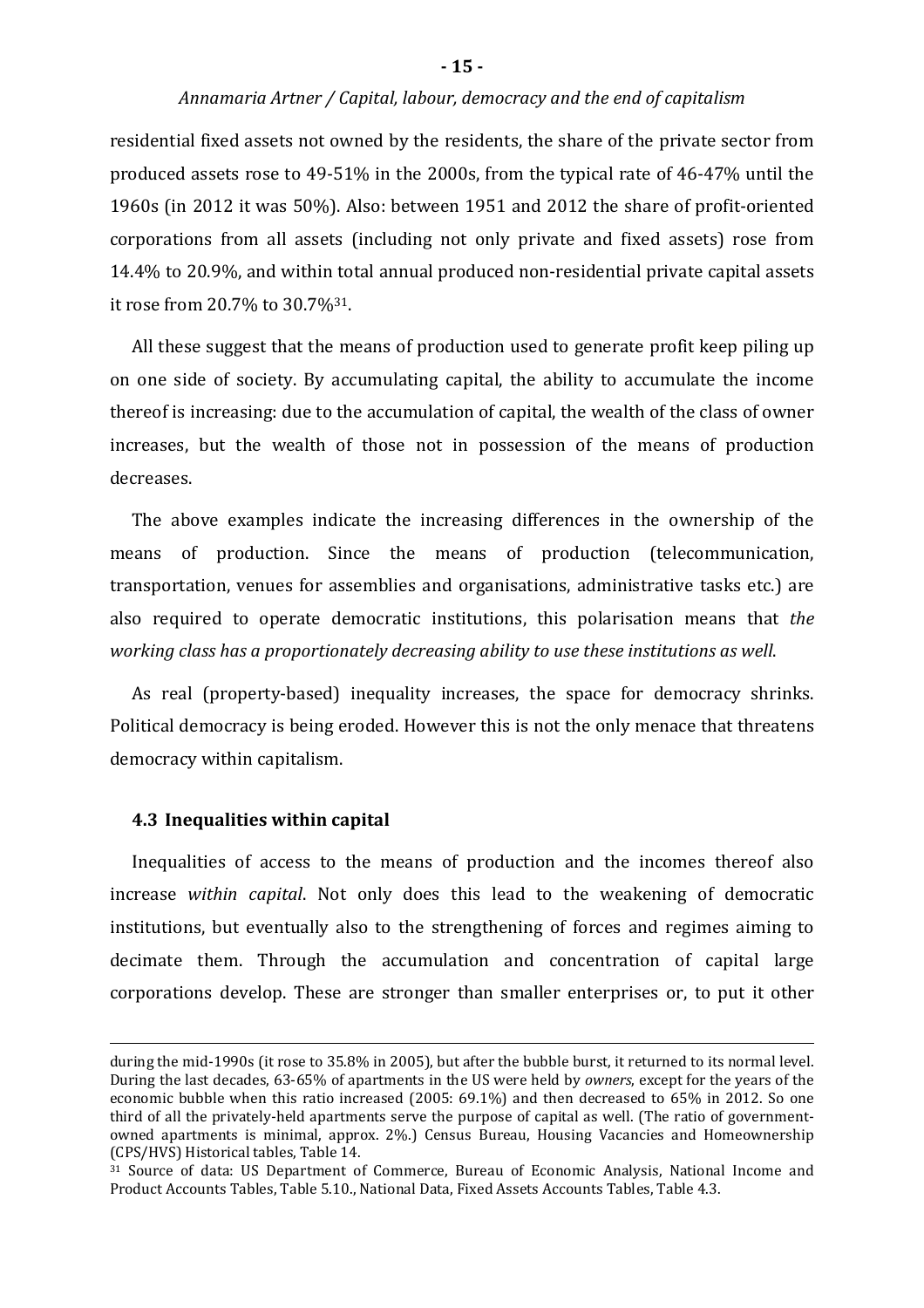way, their "initial advantage" is greater. They are able to draw profit away from companies owning smaller amounts of capital in several ways. For example: smaller suppliers of large corporations have to depress their prices due to competition; a smaller capital base enables only the use of less productive technologies, making the unit costs larger. Therefore, they will only be able to remain competitive with prices involving a smaller rate of profit; large corporations can sell their products (e.g. their advanced technology) at monopoly prices to smaller companies. As a result, smaller capitals are inclined or we can even say "forced" to push down wages and avoid taxes. The consequence of the latter is undeclared work, which comprises a substantial part of the "shadow economy"32. In the frame of competition, that is, the struggle for profit, it is mainly the smaller capital that sustains the shadow economy but this is mainly done under the squeeze of larger capital. Depressed wages and tax evasion result in lower prices and wages in the shadow economy. This indirectly contributes to keeping down wages in the formal, "declared" economy, where the larger companies are typically the major actors. In countries where the shadow economy is more extended relative to GDP, and these are typically the (semi)peripheral countries, larger companies can realize a higher rate of profit than in countries with a smaller shadow economy.

Let us illustrate this polarisation of the profitability of capital with some data. The turnover of the largest 100 non-financial transnational corporations (TNCs) in the world equalled to 12.1 per cent of the world's GDP in 2012. These 100 TNCs had only 16.9 million employees, 0.6 per cent of the total number of employees in the world. All the transnational corporations (not just the top 100) produce a quarter of the world's GDP, and the vertical "value chains"33 they control account for 80 per cent of world trade. Due to the transfer prices within the corporations, the TNCs are able to extract more values

<sup>&</sup>lt;sup>32</sup> Undeclared work includes wages that workers and businesses do not declare to the government to avoid taxes. In Europe undeclared work accounts for about two-thirds of the shadow economy, the other one-third comes from the so called "underreporting", i.e. when businesses report only part of their income. Relative to the GDP the shadow economy is roughly twice as large in the European periphery than in the European core. In 2013 the shadow economy in relation to GDP was 15-31 per cent in eleven Central and Eastern European countries, 19-27 per cent in four South European countries an Turkey and 7-16 per cent in the developed Western European countries (Schneider 2013:3-4.).

<sup>33</sup> Global value chains are defined as the fragmented and internationally scattered production processes, in which intermediate goods and services flow. These are controlled and administered by transnational corporations. Therefore, international trade is mostly trade within a corporation, or within the value chain covered with contractual relationships. However the role of the value chains in world trade is further increased by the fact that certain value parts are included in the account multiple times, due to their multiple border-crossings.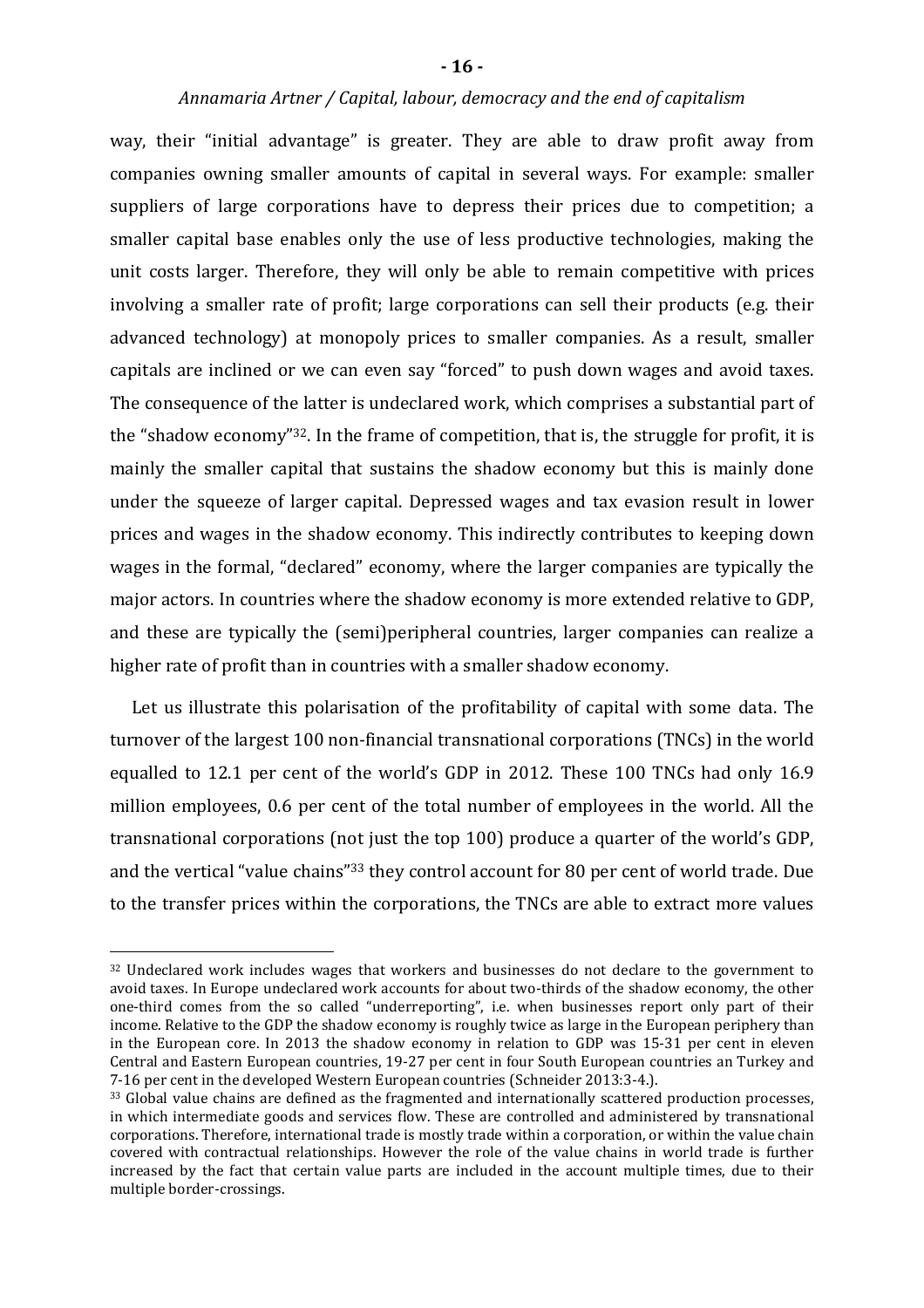from the host countries of their affiliates. In 2011 TNCs had a capital stock of USD 21,000 billion (21 trillion) and they earned the income of USD 1,500 billion (1.5 trillion), which reflects a 7 per cent profit rate in general. Their profit rate was 5 per cent in the developed countries, while 8 per cent in developing countries and 13 per cent in transition economies. Two thirds of the profit (1.000 billion dollars) were withdrawn from the host countries and repatriated or invested in third countries. The part of the profit left in the host countries was only partially reinvested. <sup>34</sup>

Within the group of the eleven Central and Eastern European member states of the EU (CEE11) the average profit rate of inward FDI has climbed to 9.6-11.2 per cent in the four years prior to the 2008 crisis and then declined to 6.5-8.4 per cent in 2008-201335 – still higher than the profit rate that TNCs could realize in developed countries. According to Altzinger (2008), in 2005 Austrian firms realized 5.1 per cent return on equity in the EU15<sup>36</sup> but 9.7 per cent in the CEE-5<sup>37</sup> and 10.0 per cent in 14 CEE-countries<sup>38</sup> on average. The author concluded that "*the opening-up of CEE economies has helped to improve the overall competitiveness of the Austrian firms considerably"*39**.**

Because of its competitive disadvantage, the small(er) capital considers the large capital an "oppressor". In our age large capital is typically a global corporation, while small capital is typically a national one. *Therefore the conflict between the interest of the large and small capitals appears as a contradiction between "foreign" and "national" capitals.* Some governments serve the interests of the former, and some declare an interest in the latter.

The relationship between politics, politicians and the economy is thoroughly examined by the "public choice" theory, emphasising the prominent role of the personal interests of the politicians in making decisions that affect the country. Leastwise, one thing is for sure: both the politicians serving the interests of major international corporations (often referred to as the *comprador* elite) and those serving the interests of

<sup>38</sup>Albania, Bosnia and Herzegovina, Bulgaria, Estonia, Croatia, Latvia, Lithuania, Moldavia, Romania, Russia, Serbia and Montenegro, Slovak Republic, Ukraine and Belarus.

<sup>34</sup> UNCTAD (2013) pp. IX-X, XIV-XV

<sup>35</sup> Own calculation on the basis of Hunya (2011) and (2014) and the Eurostat, National account Income, saving and net lending/ borrowing – Current prices (nama\_inc\_c).

<sup>36</sup> The member states before 1st of May, 2004.

<sup>37</sup>Poland, Hungary, Slovenia, Slovak Republic and Czech Republic.

<sup>39</sup> Altzinger (2008:16).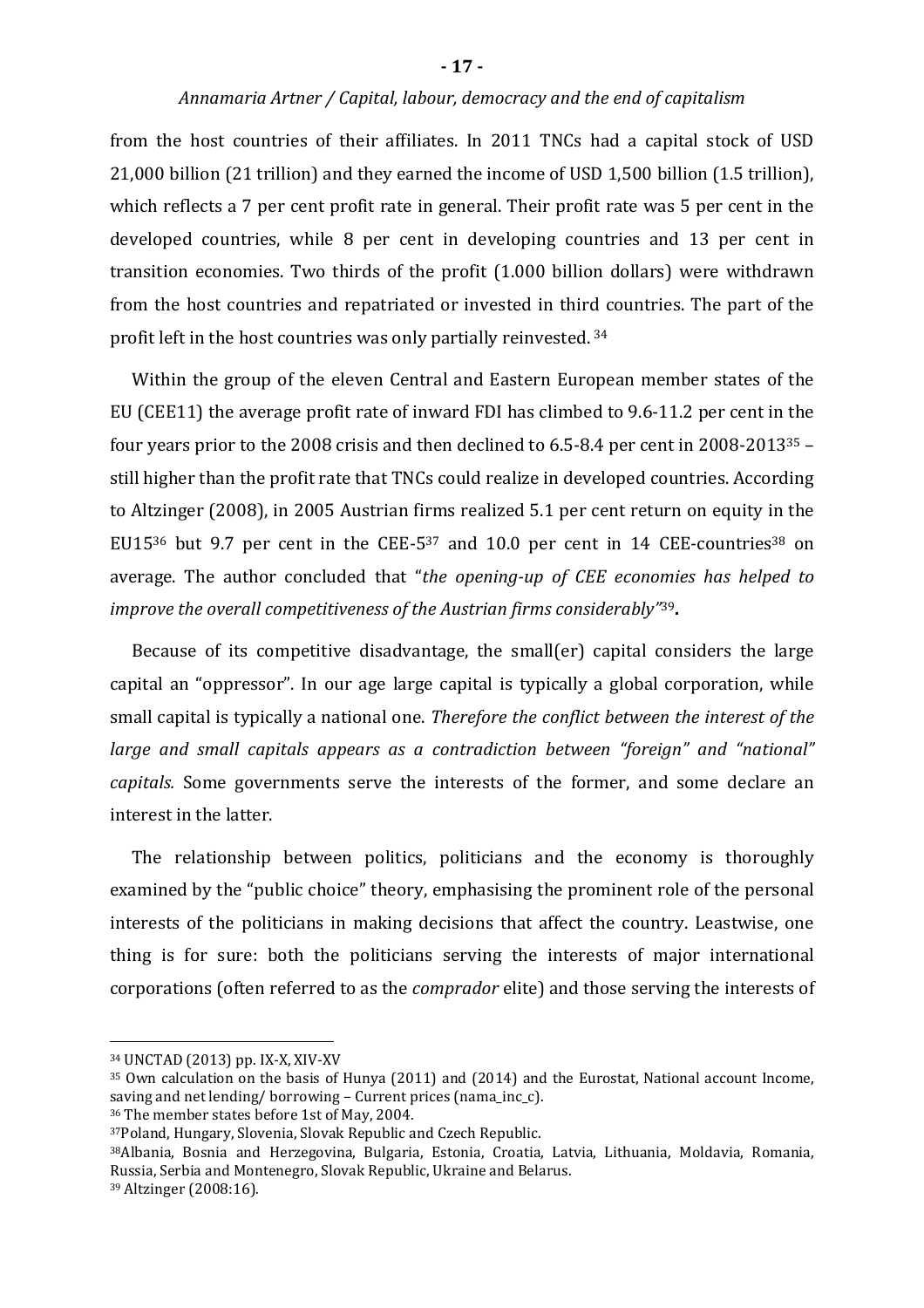smaller/national capital are tied by financial advantages to the groups they represent. But the interests of "national" capital – at least to a certain degree– overlap the interests of the groups in their country who possess no capital, since 1) the development of domestic capital means the development of domestic bases of production, and 2) the smallest companies (small and micro enterprises, own account workers), in their actual situations, are not substantially different from wage earners: the owners of these businesses have to sell their labour day by day, even if they "sell" it to their own enterprises.

Protectionist economic policies in preference of national capital are as old as capitalism. There is no developed country that has not applied protectionist policies openly or hiddenly at a certain stage of their development (and some also apply it today). The state is an institution that belongs to the national market and national capital, stems from them and serves them. Its "natural" task is the service of national capital. Exactly emulating developed countries in the 1980s, especially in the European electronics industry, so in our time the developing countries aim to train "national champions" (their own TNCs) which are viable in the global market, even in the form of state-owned companies. The number of state-owned TNC reached 845 in 2012 and almost 11 per cent of the global FDI flows were attributable to these companies. The majority of the state-owned TNCs were from emerging developing countries<sup>40</sup>.The *profit-oriented state-owned company represent the interlocking of national capital and national state in the purest form.*

We can perhaps conclude that *with the progress of the global accumulation of capital, the inequalities necessarily increase between capitals and this fuel the fight for the control of state (laws and political power)*. "National" policies necessarily arise to protect weaker (national) capitals. Using our formerly used terminology, we could say that "catchingup" or "national" economic policies mean the different forms and magnitudes of *transferring the initial advantage entitling to gaining cumulative advantage* (the values produced by the society) *to the domestic elite* (national capital).

Less developed countries are such because they lack advanced technologies that could ensure low unit labour cost, competitiveness and hence sufficient profit. In this

<sup>40</sup> UNCTAD (2013) pp. XIV.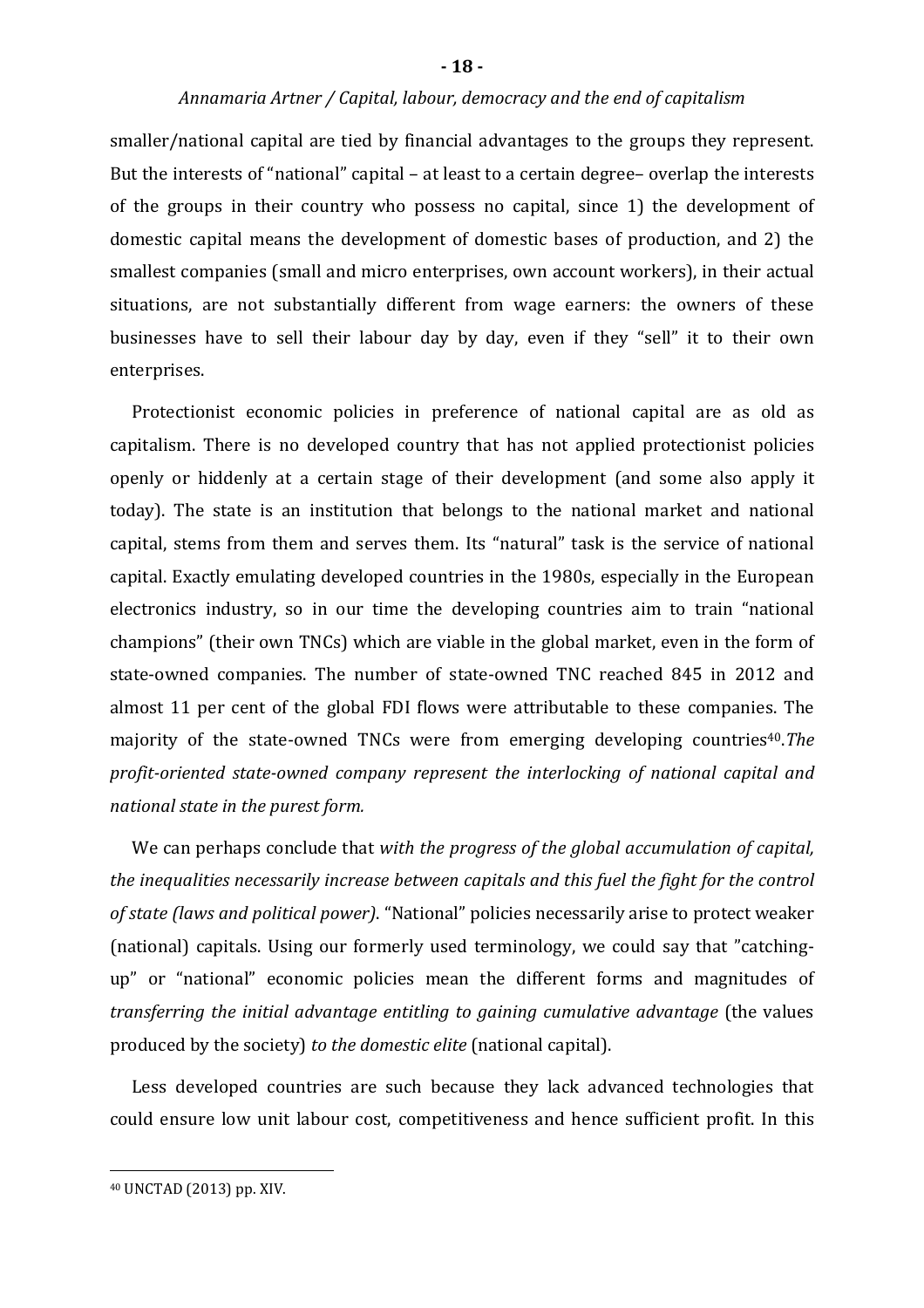situation, to strengthen the competitiveness (the profit-generating ability) of national capital, other tools aimed at reducing the unit labour cost are required. Conditions of the domestic labour market criteria have to be changed in such a way that is detrimental to employees: their share of the newly created value is to be reduced through the reduction of unit price of labour (higher work intensity, lower wages, smaller social contributions etc.), thus decreasing employees' relative (and ultimately their absolute) income position. However, such reduction of labour cost cannot be carried out with the means of a liberal democracy, as the example of any "modernising", "emerging" or "developing" state clearly shows (such as the "four Asian tigers", especially South-Korea under Park Chung-hee, or China, both analysed by Fukuyama41 as well). *Therefore inequalities "within capital" (or between capitals) lead to the erosion of democracy.*

As we saw above, both the inequalities between capital and labour and the inequalities between capitals are harmful for democracy. There is, however an important difference. Although the increase of the inequality *between capital and wage labour* weakens the institutions of democracy or even renders them meaningless, the democratic institutions themselves *may* remain existent and even be extended in a "social partnership", resulting in unions gaining powers of control, support for nongovernmental organisations, etc. This applies if the reduction of wage share in GDP is accompanied by an increase in productivity. In such cases the absolute level of (real) wages does not necessarily decrease, and the living standard of wage labourers may even increase. However, in the case of inequalities and fights for the rent-seeking possibilities *between capitals*, the state intervention on behalf of weaker capitals usually leads to direct violation of democratic institutions. The reason for this is that weaker (national) capitals are weak because their productivity is low and for this they are able to generate profit that is sufficient for a meaningful growth and technological development only by cutting back absolute level of wages. National governments can help to achieve this by different labour market (de)regulations, weakening trade unions, ceasing elements of social dialogue and strengthening forces of order.

<sup>41</sup> Fukuyama (2012)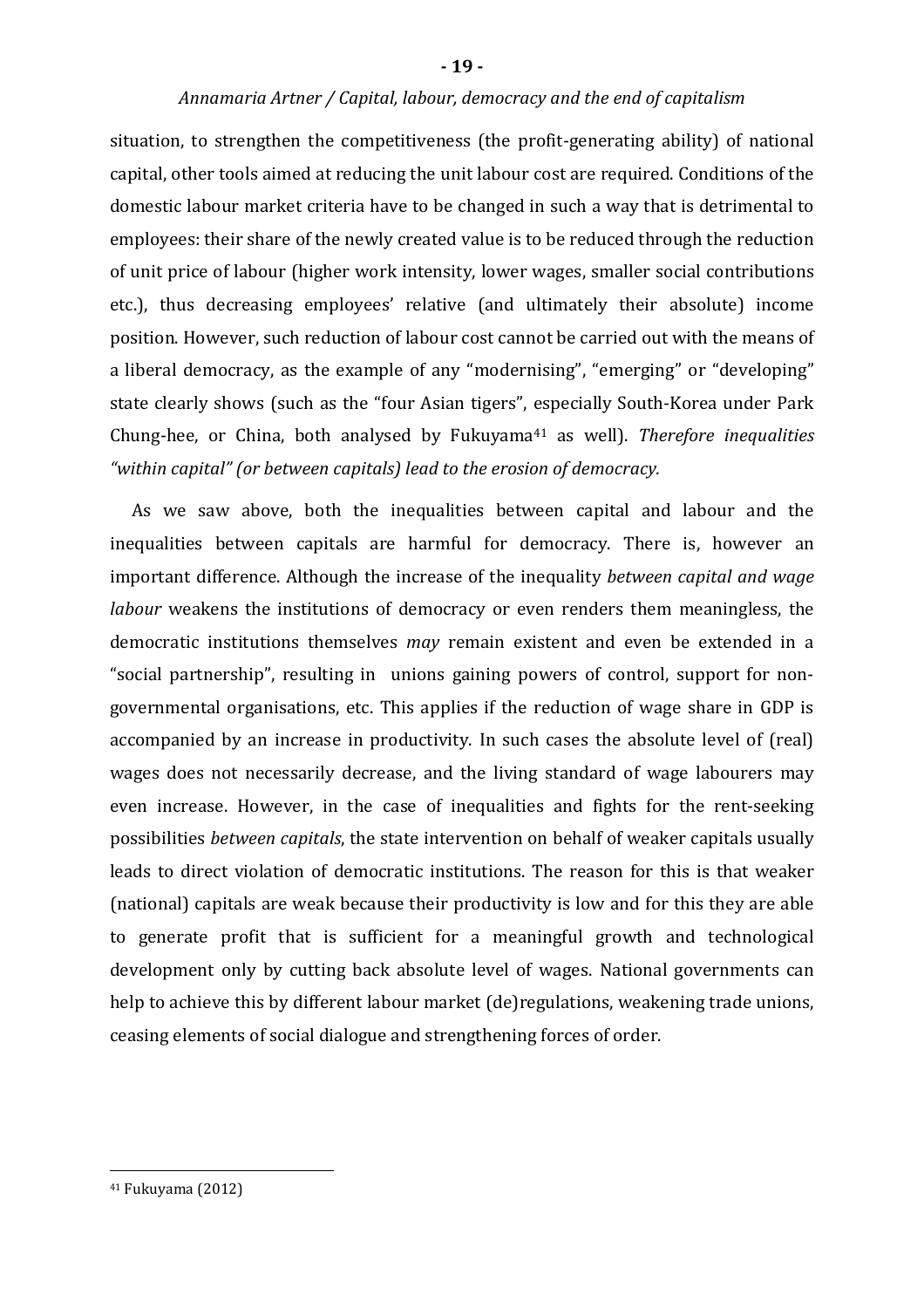#### **4.4 Reduction of wage share is unavoidable**

*The competition between different bases of capital eventually leads to the reduction of wage share*, whilst other alternatives are unsustainable in the long run. With the wage share (the ULC) rising, no capital is able to produce profit consistently. State intervention also cannot help, because the state "bleeds to death" if it tries to use loans to help companies to stay in the market. Either the wage share grows, or the state accumulates debt to finance increased social expenditures in an attempt to increase the living standards of the population against the backdrop of a decreasing wage share. At some time, government overspending will become unsustainable, resulting in a need for austerity policy, which reduces prices and wages (an internal devaluation), thus decreasing the costs of capital and increasing the profit rate. Moreover, the wage share, having been increased or sustained by spontaneous market mechanisms in prosperous periods, is also to be reversed with the assistance of government in the declining phase of the cycle of capital reproduction. This restores the profit-generating ability of capital. This happened, for example, in the countries facing the crisis of the Eurozone in the 2000s, including Greece, Portugal, Italy and Ireland, even though not all governments of these countries pursued policies allowing the increase of national debt. Only very few countries, with a history of being developed countries in a special situation (such as Switzerland or Luxembourg) can allow the wage share to be sustained or increased for a longer period.

Within the frames of capitalism, government policies have to serve competitiveness (profitability) regardless of whether a government is built on large, transnational, "foreign" capital or smaller, domestic capital.

Let us examine the example of Hungary. Between 1994 and 2010 Hungary had "global-minded" governments (led by the neoliberal Hungarian Socialist Party), with the exception of four years between 1998 and 2002. These "global-minded", neoliberal governments based their policies primarily on the inflow of foreign capital. In 2010 a conservative "national (capital) minded" government, calling itself "illiberal", was formed with the help of the population that had tired of the social effects of neoliberalism in the previous years. This government has criticized the large profits of banks and suppliers of telecommunication and energy, the majority of which are foreign,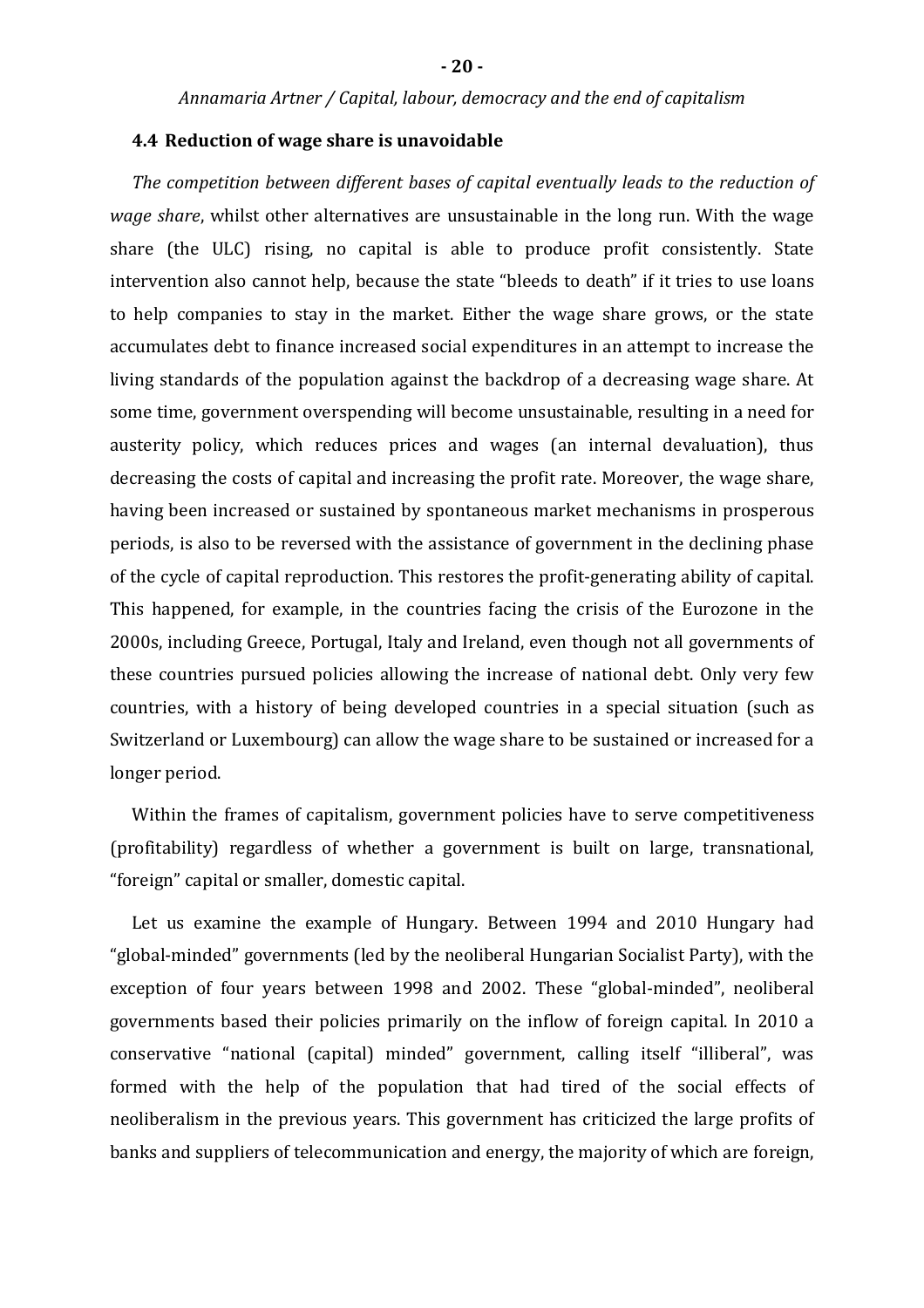gaining control of banks and industrial companies by renationalization<sup>42</sup> or regulation, whilst referring to the national interests and the interest of the people when doing all this.

Let us see now, how much the two policy orientations, the "global" and "national", differ from the view point of the tendency of wage share and standard of living of the majority of population.

After the austerity measures of the so-called "Bokros-package", from 1995 to 1999, the wage/GDP rate (the wage share) fell from 45.5 per cent to 42.9 per cent. Then, during the years of credit-based recovery of the global economy, and the "well-fare policy" of the socialist government (raising the minimum wage and wages in the public sector) the wage share increased again, to reach 45.9 per cent in 2007. In 2008 the financial crisis broke out, austerity measures were introduced and the wage share began to fall again. In 2014, it was 43.8 per cent, much lower than in 1995. Thus, Hungary's competitiveness increased, since the real unit labour cost was 4.1 per cent lower in 2013 than in 2007. The decrease of the real unit labour cost since 1995 has been 9.5 per cent43.

The "national-minded" government elected in 2010 has quickly implemented a number of changes affecting the distribution of national income. In 2011, this government introduced a flat rate personal income tax and a family tax discount aiming to support the "middle class" and raising children; terminated the tax returns on low incomes and increased the VAT rate from 25 to 27 per cent. With these measures, the majority of the middle class (teachers, doctors, public servants, subordinate employees of the private sector, pensioners formerly employed in these sectors) lost a part of their net income, while the incomes of "top ten thousand" actually increased further<sup>44</sup>. In 2014 the share of bottom eight income deciles from national income was smaller than in 2010, while the share of the ninth decile rose by 0.2 percentage points and the share of the tenth (the richest) decile rose by 2.6 percentage points. Thus, the ratio of the top and the bottom income decile rose from 4.8x to 6.5x between 2010 and 2013. Exactly the

<sup>42</sup> Mihályi (2015) presents a good summary of the renationalization process in Hungary between 2010 and 2014.

<sup>43</sup> Eurostat Statistics by theme, National accounts, GDP and main components and Auxiliary indicators to National Accounts - annual data, Unit labour cost.

<sup>44</sup> Balázsy (2013).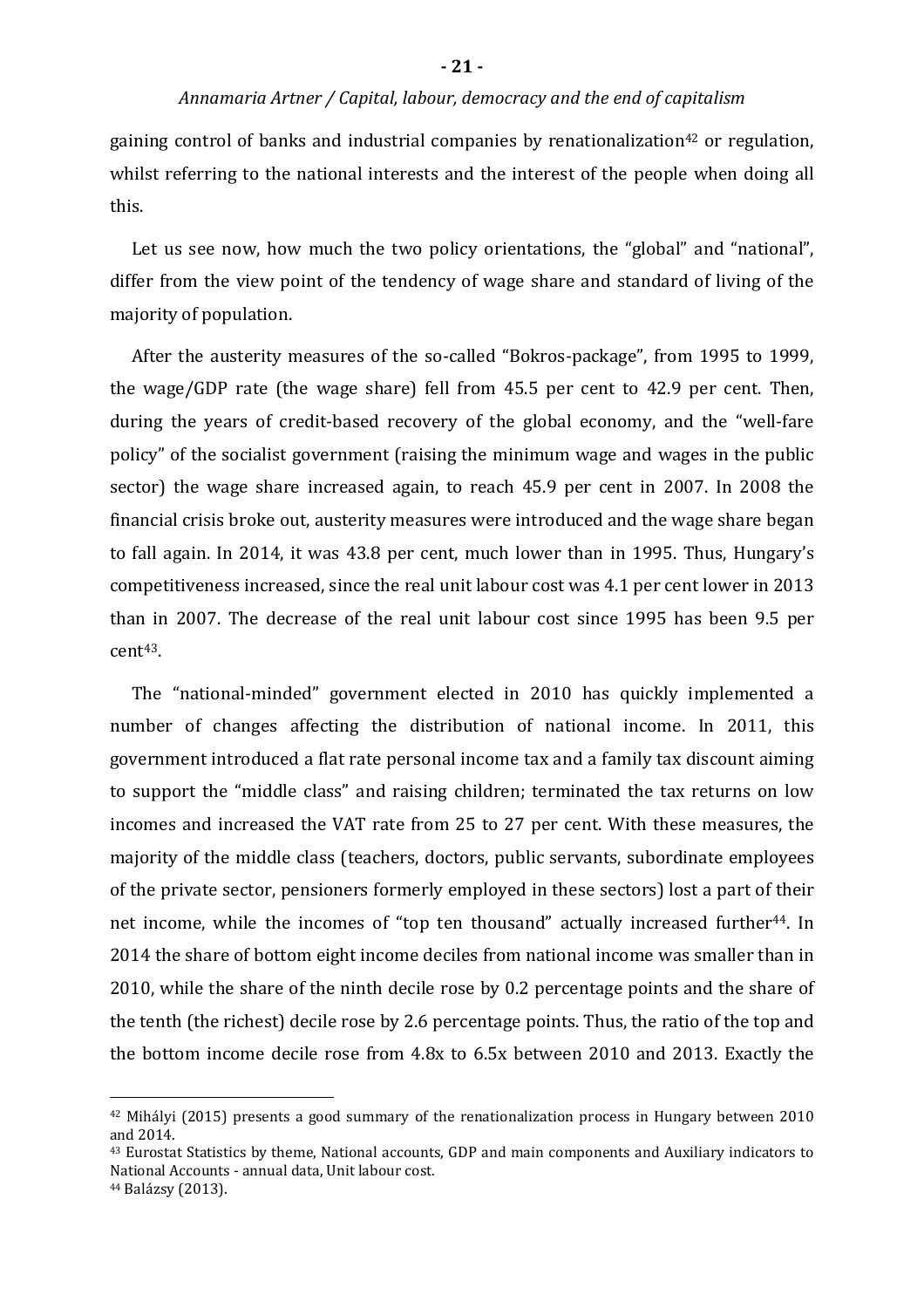opposite happened between 2005 and 2010 – even though 2006 was an "odd" year of the trend, since the share of income was significantly distorted in this year in favour of the top decile (Figure 3).



Figure 3. Income deciles of Hungary, share of equivalised national income 2005-2014, per cent

The government has introduced new special taxes to compensate for the lost hundreds of billions of HUF in the budget due to the flat rate of personal income tax. Directly or indirectly, these new taxes also decreased the income of the bulk of population. According to data from the Hungarian Statistical Office (KSH), the per capita real income in 2013 was practically the same as in 2007 and 2008, while real income and consumption decreased significantly (Figure 4).

The reduction of unit labour cost through these changes is beneficial for capital in general, either small/national or large/"foreign"45. In 2012 64.5 per cent (an all-time record) of capital investments in Hungary were attributable to FDI inflow. In 2012-2013 the inward FDI stock in Hungary increased significantly, reaching 83.8 per cent of the

Sources: Eurostat, Distribution of income by quantiles (source: SILC) (ilc\_di01) Note: For years before 2005 Eurostat does not give data.

<sup>45</sup> Obviously, FDI inflow is also affected by other factors. Due to the accession to the EU for example, in the 2000s the FDI stock in Hungary could grow even though the wage share increased.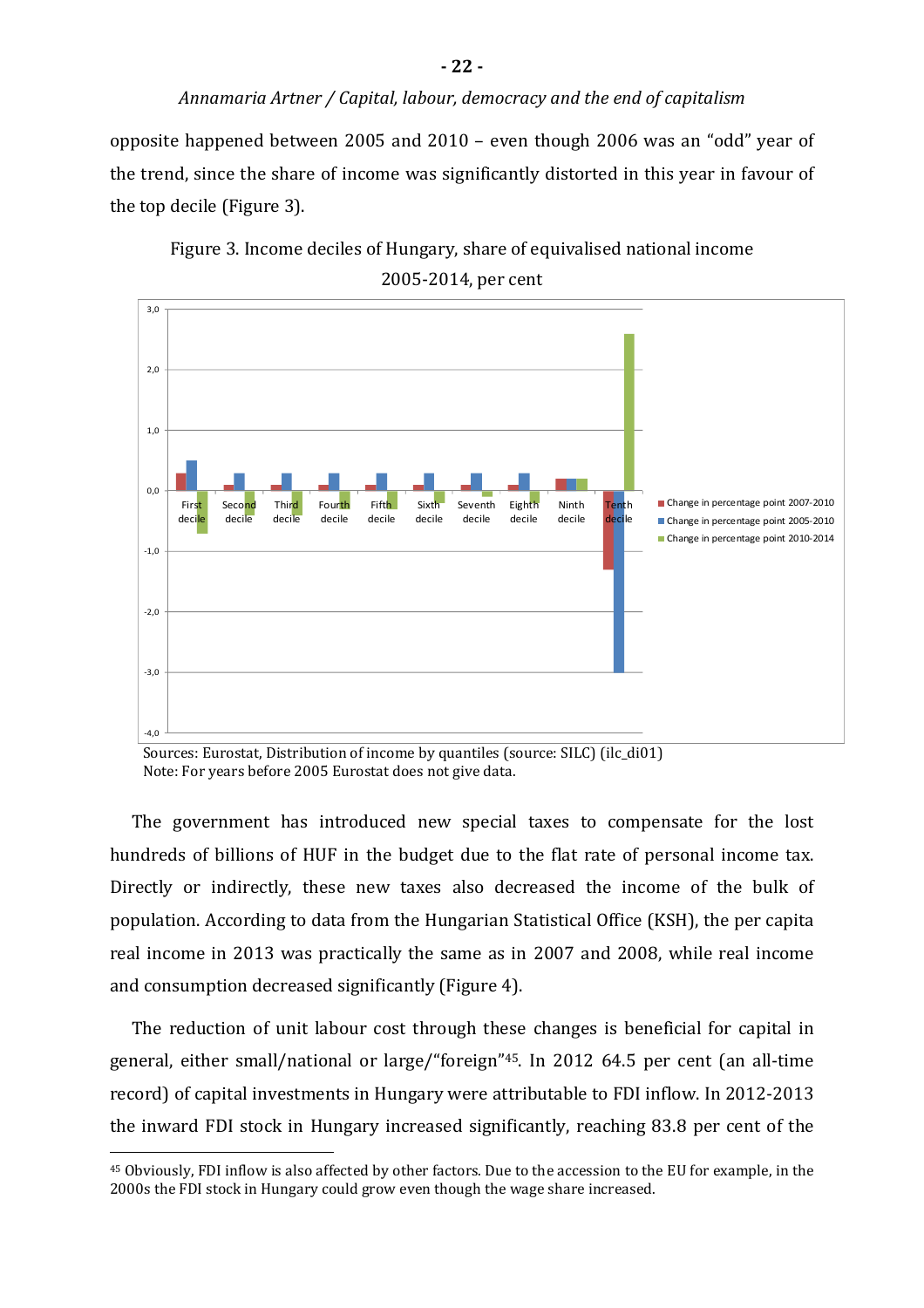GDP in 2013, at that time the 9th largest ratio in Europe<sup>46</sup> and the 3rd largest ratio in Eastern Europe<sup>47</sup>.

The fight for position (or competition) between large and small or global and national capitals does not modify the tendency of wage share (ULC) to decrease and, thus, the gap between capital income and labour income to increase. What is more, the competition between capital is itself is what makes the decrease of wage share and the increase of gap between capital income and labour income inevitable. As these developments are the *inherent results of competition between capitals* it is not possible to have a "democratic" decision on these issues. The capital ownership differentials, both between capitals and between capital and labour, lead to differences of incomes that lead to *differences in access to democratic institutions and in the ability to utilize them for the purposes of protecting interests*.



Figure 4. Real wage, income and consumption in Hungary, 1960-2013(1960=100)

Source: Hungarian Central Statistical Office Tables (STADAT) – Long time series, Table 3.2. Household income and consumption (1960–2013) http://www.ksh.hu/stadat\_long

<sup>46</sup> After Luxembourg, Belgium, Ireland, Malta, Switzerland, Bulgaria, Cyprus and Estonia. <sup>47</sup> UNCTAD World Investment Report 2014, Annex Tables. Web table 3., 5. and 7. http://unctad.org/en/Pages/DIAE/World%20Investment%20Report/Annex-Tables.aspx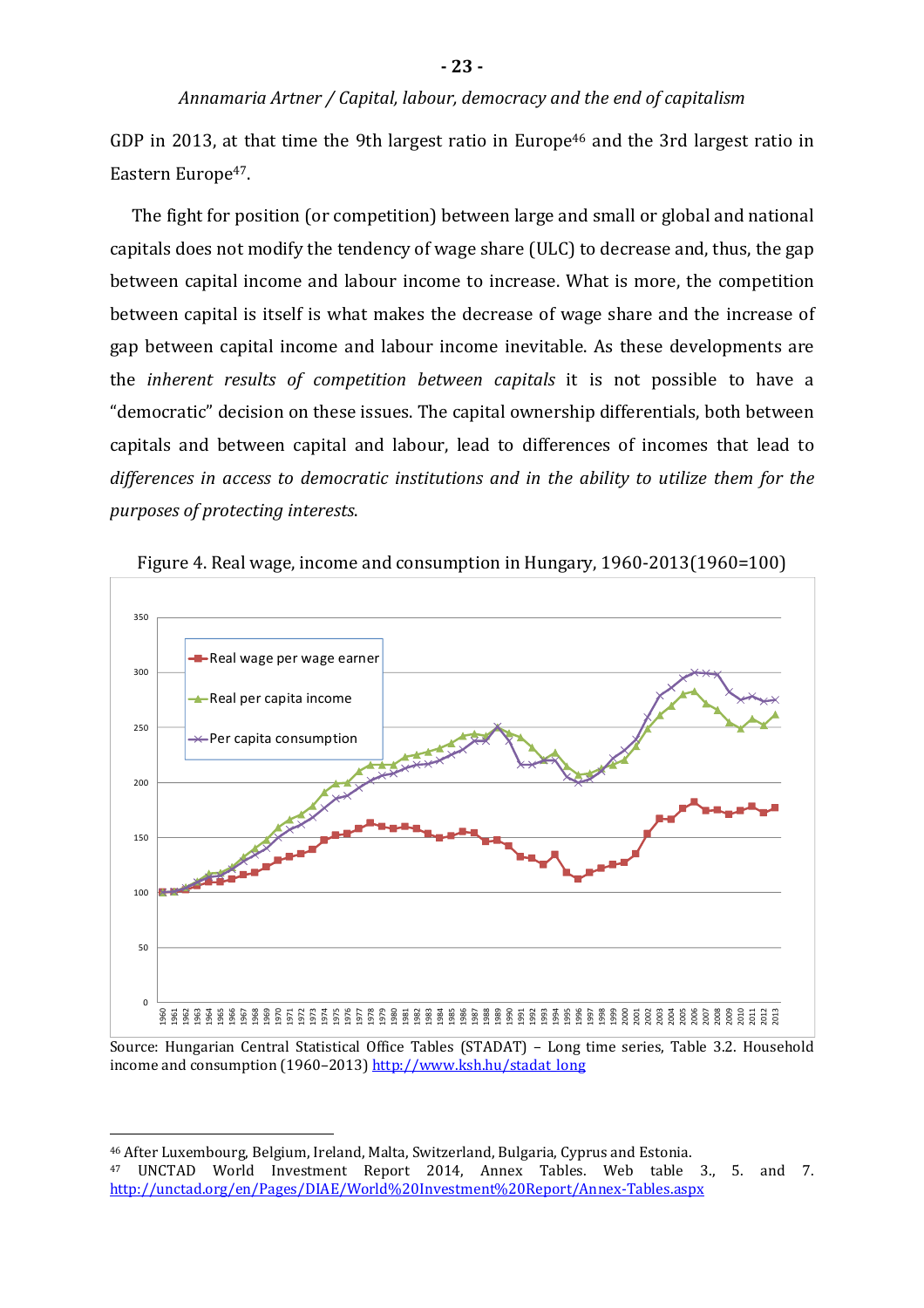#### **4.5 Inequalities within wage labour**

Quite naturally, the reduction of wage share reflects an *average* that conceals wage differentials. The reduction of wage share is perpetrated as inequality increases.

Such differences among those that live solely upon the sale of their labour power increased in the last decades in many countries, including the most developed ones that would perhaps provide evidence for Fukuyama's truth - namely that developed free market economy and liberal democracy will always be the best possible social order.

The Gini-index, which represents general income inequality incorporating both capital and labour incomes, has already increased in a lot of developed European countries (e.g. Germany, Denmark, Finland, Norway, France, Sweden and the EU15 average) before the start of the crisis in 2008, but the same is true for the ratio of the working poor. Inequality within the working class is reflected better, for example, by the fact that unemployment was around only 2-3 per cent in the 1960s in Western Europe, whilst in the "peaceful years" before the crisis in 2008 it had already reached 7 per cent in the EU15 on average. In regards to wage inequalities, we could also consider migration towards more developed areas, resulting in the creation of dual job markets, including the group of those who work under worse conditions for lower wages, and other groups consisting mainly of natives, who work under better conditions for higher wages. Furthermore, those who work part-time are even more affected by poverty than those with full-time jobs. Yet part-time employment is still supported by governments and their advisers for varying reasons<sup>48</sup>.

In Germany, the Schröder government introduced the system of "Mini-jobs"<sup>49</sup> that created a low-waged social stratum and hence contributed to the decrease of the wage share on national level. In December 2013, 7.5 million Germans, or one in every five employees, held "mini-jobs". Of them, 2.3 million employees took a "mini-job" as secondary job, indicating that for many employees the wage from the first job is not enough to meet their needs<sup>50</sup>. The minimum wage (8.5 EUR per hour), introduced in 2015, has to be applied for "mini-jobs" as well, meaning that working hours have to be

<sup>48</sup> During a period of crisis for example, or for persons in a certain stage of life, or because it is still better then inactivity.

<sup>49</sup> Mini-jobs have been a form of part-time employment since 2003 that enjoy tax exemptions and reduced social insurance payments for up to 400 EUR per month until the end of 2012 and 450 EUR since 2013.

<sup>50</sup> White (2014).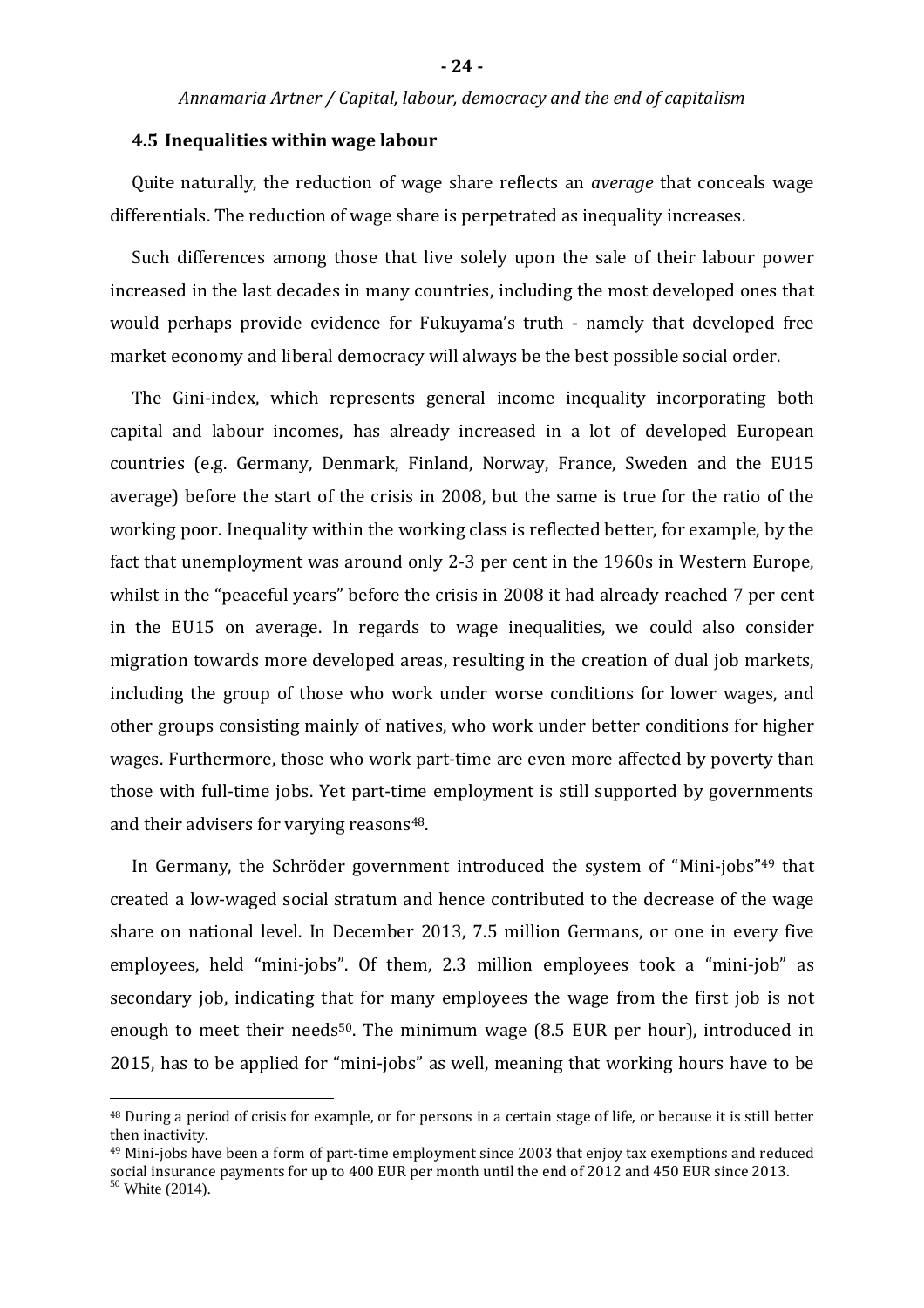reduced if the concerned parties do not want income exceeding 450 EUR per month. German employers have expressed their strong opposition to the nationwide minimum wage arguing that it would destroy their competitiveness and cause unemployment.<sup>51</sup> Retail traders would be especially hard hit, as they employ around 900,000 "Minijobbers", of whom, more than a quarter of a million earn less than 8.50 EUR per hour.<sup>52</sup>

Since 2012 in the United States fast food workers in about 60 cities have been protesting against what they describe as "poverty wages" and demanding a pay increase to 15 USD. By now the campaign has also gone global, reaching 200 cities in 30 countries. The U.S. federal minimum wage is 7.25 USD an hour, not enough to lift workers out from poverty.53 In April, 2015, in Warsaw, tens of thousands workers, farmers, miners, teachers, railway workers, lorry drivers and many others, participated in the protest organized by All-Poland Alliance of Trade Unions (OPZZ) calling for a raising of the minimum wage.<sup>54</sup>

In Hungary differences have also increased within the different classes of employees. A gap has opened between the average wages of men and women (16.3% in 2007, the 17th highest percentage in the EU; and 20.1% in 2012, the 6th highest value<sup>55</sup>), workers of the public sector and the private sector, and also between the incomes of blue- and white-collar (i.e. manual and non- manual) workers. The absolute and real incomes of physical (manual) workers in the public sector decreased the most (Table 1).

 $51$  Schuseil (2014).

<sup>52</sup> Biehl and Mehringer (2014).

<sup>53</sup> Aol Real Estate http://realestate.aol.com/blog/videos/green-living/517915855/ , Bajekal (2015) and Malo (2015).

<sup>54</sup> ZIE.NL. http://www.zie.nl/profile/Ruptly/overige/Poland-Tens-of-thousands-of-workers-march-againstlabour-policies/we5zd1rf8pdk

<sup>&</sup>lt;sup>55</sup> Eurostat online database Gender pay gap in unadjusted form in % - NACE Rev. 2 (structure of earnings survey methodology) [earn\_gr\_gpgr2]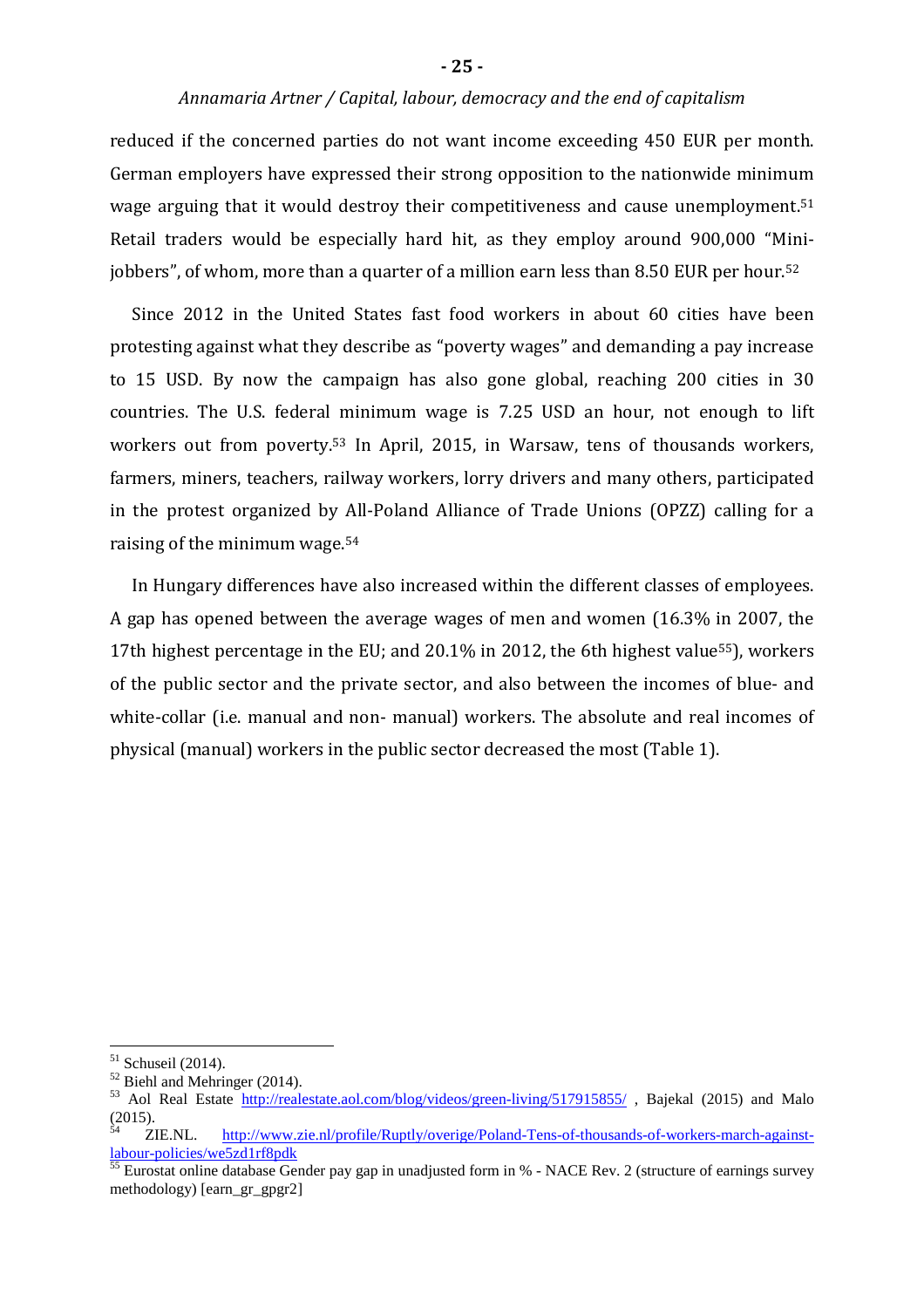Table 1. Relation between manual and non-manual workers' net earnings in budgetary institutions and business sectors in Hungary 2008-2014, per cent and percentage point

| Ratio of net earnings, per cent                              | 2008 | 2009 | 2010 | 2011 | 2012 | 2013 | 2014 | 2008-2014<br>change in<br>percentage point |
|--------------------------------------------------------------|------|------|------|------|------|------|------|--------------------------------------------|
| Manual workers/non-manual workers, national economy<br>total | 57.6 | 58,2 | 57,5 | 54.8 | 52.7 | 51,9 | 50.4 | $-7,2$                                     |
| Manual workers/non-manual workers, business sector           | 53,7 | 53,3 | 53.0 | 47,8 | 46.8 | 46.4 | 46.0 | $-7,7$                                     |
| Manual workers/non-manual workers, budgetary<br>institutions | 62,9 | 62,3 | 59,4 | 64.1 | 54,6 | 52,7 | 48,2 | $-14,7$                                    |
| Budgetary instititions/business sector, non-manual workers   | 85,1 | 79.5 | 79,2 | 69,4 | 67.4 | 67,8 | 68.0 | $-17,2$                                    |
| Budgetary instititions/business sector, manual workers       | 99.7 | 92,9 | 88.8 | 93.2 | 78.6 | 77,0 | 71,2 | $-28,5$                                    |

Source: Own calculations on the basis of Hungarian Central Statistical Office, STADAT, Table 2.1.45 Average net monthly earnings of manual workers in the national economy and 2.1.46. Average net monthly earnings of non-manual workers in the national economy.

In the 27 member European Union the rate of working poor in the 18-24 years of age cohort increased from 9.7 to 11.4 per cent on average between 2005 and 2013. For the EU15 the increase was even faster, from 8.7 to 10.9 per cent. <sup>56</sup>

#### **4.6 The longing for "change" and "order"**

 $\overline{a}$ 

Growing divisions within society and the related growth of social uncertainty has historically increased the desire for "change" and "public order" and the "strong hand of government" among members of the society. This reflects the fact that *a society based on liberal democracy is absolutely not in control of its own fate*. The political reason for this is that liberal democracy is built on a form of representation where citizens, by using their votes, transfer the right to decide about their own fate into the hands of others<sup>57</sup>. The economical reason is that the goods produced reach the majority of people indirectly and only in part: those who produce these goods themselves have to buy them on the market. They are alienated from their own products. Both production and politics (the two essential elements of social life) are alien to the people.

<sup>56</sup> Eurostat database: In-work at-risk-of-poverty rate by age and sex (source: SILC) [ilc\_iw01]

 $57$  Buchanan (1954), a member of the "public choice" group, emphasises that for a person in agreement with a minority opinion, the decision of the representatives of the majority opinion holding power through democratic means, is just as dictatorial as the decision of an autocratic regime would be. However, this is also true if the subject person voted for the government himself. As soon as decision is transferred to someone else, it is no longer his decision, the government can also adopt decisions he does not agree with. One way or the other, the decision is external to him.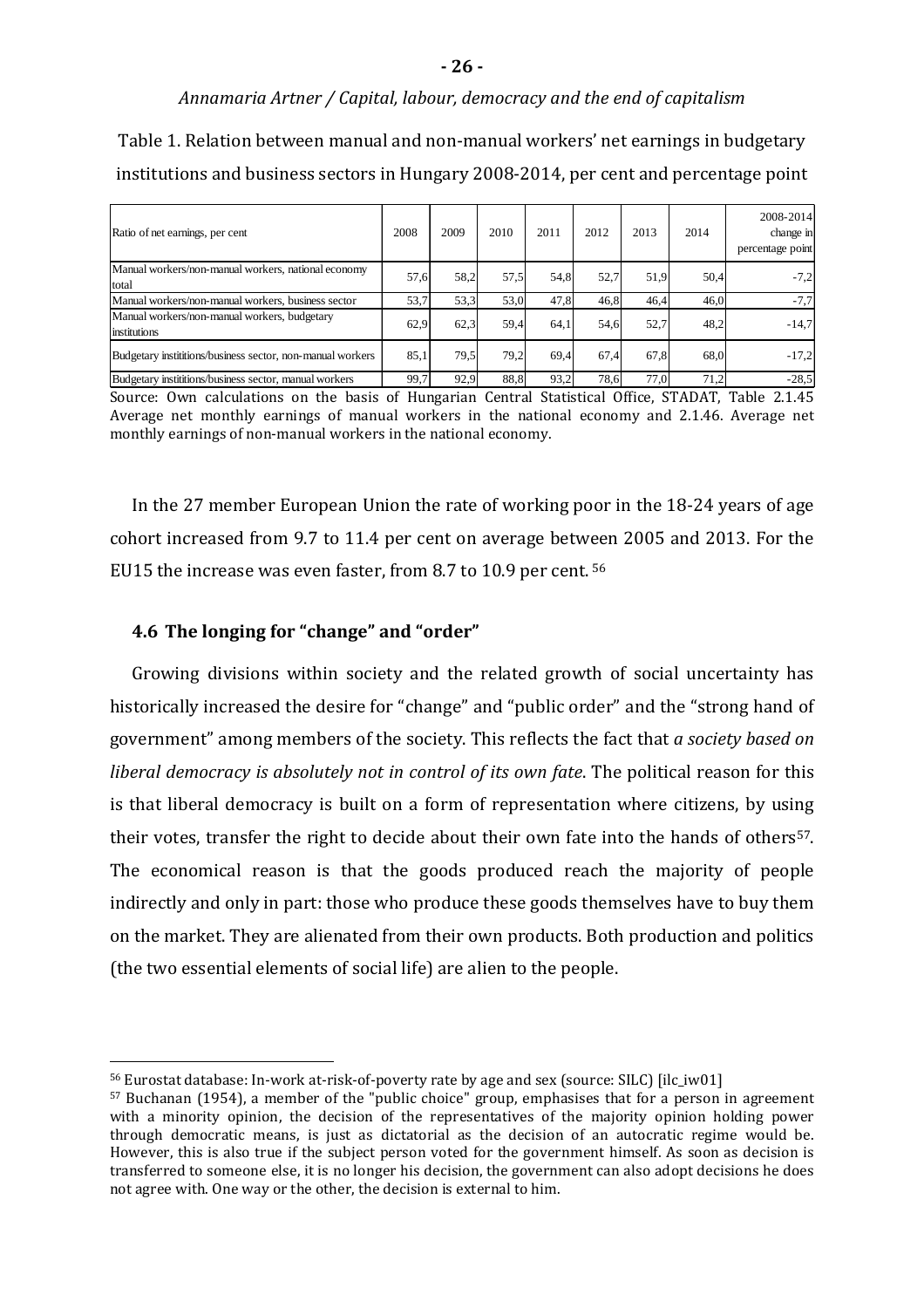The general desire for "change" and "order" has an entirely different character to the order that the ruling class wishes for. This difference, however, frequently remains concealed, especially in case of crises in less developed countries. When the architecture of capitalism is shaken and a chaotic situation takes place the possibility for a change in power grows. Weaker (typically "national") capitals may hope to get closer to rentseeking abilities through taking over the governance of state. This is almost always not the kind of change and order which the majority of people would want.58 However since large (global) capital most clearly represents the unjust nature of gaining cumulative advantage, and small (national) capital has a conflict interest with large capital, people can easily feel themselves to be in the same boat with the interests of national capital . This feeling can be effectively encouraged by a "national (capital) minded" government. This way, wage earners' wish for a "stronger state" gets to serve the interests of (national) capital. This situation helps reduce the wage share, through further increasing the differences between working people. For example, governments push measures that favour the "middle class" (but in fact the upper-middle class) and which are closely related to the support of domestic capital.

#### **5. Future of democracy**

 $\overline{a}$ 

Above we saw that the state of democracy is linked to social injustices, of which, the inequalities in disposition of the means of production are decisive. Democracy strengthens or weakens in an inverse relation to these inequalities. The paradox is this: that democracy gains the most by reducing inequalities, yet the decrease of inequalities presupposes a limitation of market forces, competition and accumulation of capital.

Democracy may be eliminated in two ways: 1) through dictatorship, with maintaining the hierarchical order of society or 2) through the extension of democracy, including the democratic control of the means of production. The latter will sooner or later touch upon the issue of ownership, which has always been at the epicentre of the most critical events and turning points in the history of mankind.

<sup>58</sup> There is nothing special or new about this. Mutatis Mutandis, what Soboul wrote about the prerevolution years in France is still true today: "The people think that the problems of famine and the costliness of food can be solved the simplest way if the government announces a controlled economy, and applies it with the most strictness, not refraining from confiscation or price control either. So in the field of economy, the people demanded right the opposite of what the bourgeoisie did, because in this regard - as in every other - bourgeoisie wanted complete liberty." Soboul (1989 [1983]) p. 38.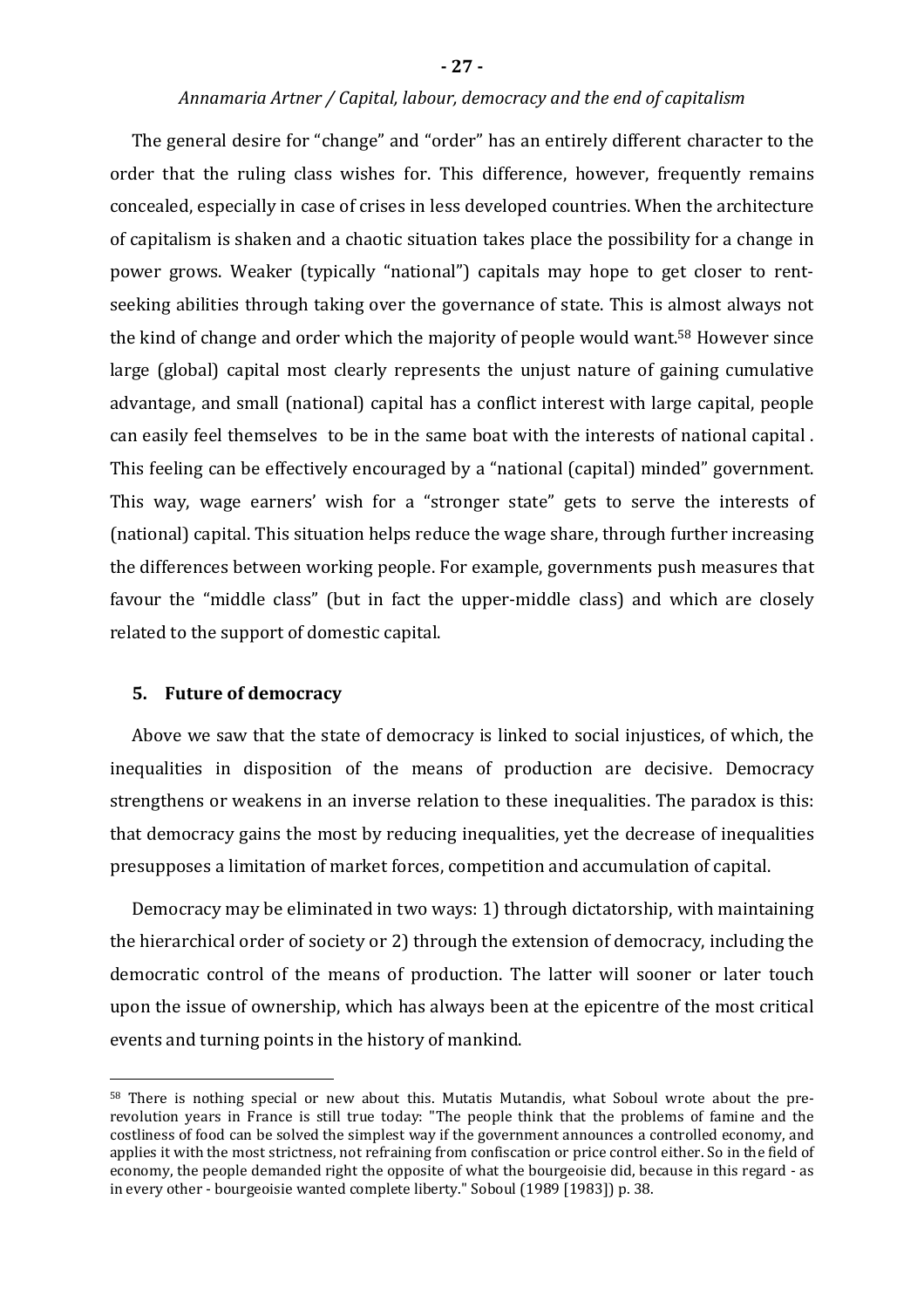If the issue of ownership is left unaddressed, "democracy" is restricted in service of the interests of the reproduction and accumulation of capital. The reproduction and accumulation of capital, however, as we intended to prove above, works for the erosion and periodical suspension of democracy in the long run. In a hierarchical world order there are always countries that work to extend democracy and to alleviate inequality. This fact puts government policies in the spotlight<sup>59</sup>. However, given the nature of "democracy", the aims of governments and the content of their policies *serve specific interests*, or in other words, they belong to the specific society. Our current society is based on the division of capital owners and those without capital ownership and the power of capital owners. This means that eventually all capitalist governments pursue policies that help the reduction of wage share in the long run.

If the government intends to include the interests of those without ownership (of the means of production) in its policy, it shall, first of all, provide access to goods in the forms of free and high quality education, healthcare, affordable transportation and housing. If these are further supplemented by *basic income provided to everyone on a universal basis (UBI)*60, society would be more liberated from major inequalities and poverty, and become more viable. On the basis of their large GDP, wealthier nations would be able to implement an UBI – yet it is very telling that no developed countries have introduced UBI yet<sup>61</sup>. For less developed countries UBI is hardly possible even if their governments would like it. From a global viewpoint, the same thing is true for the situation of underdeveloped countries as for the status of the poor within a given society. *So redistribution of income and wealth should also work on a global scale.*

However, such redistribution contradicts the logic of market competition and its aiming for profit. Why would a corporation increase the volume and rate of its profit, if the surplus has to be redistributed to those it overtook in the competition to gain this surplus? If a government offers a preference to those living off wages, salaries and benefits and thus extends the boundaries of democracy, it works against the interest of capital accumulation. By doing this the government in question holds back economic

<sup>59</sup> Stiglitz (2013) writes: "[I]nequality is a product of political and not merely macroeconomic forces. It is not true that inequality is an inevitable byproduct of globalization, the free movement of labor, capital, goods and services, and technological change that favors better-skilled and better-educated employees." <sup>60</sup> Van Parijs (2000), BIEN (s.a.).

<sup>&</sup>lt;sup>61</sup> Concerning why UBI is not feasible in the frame of capitalism see Artner (2014).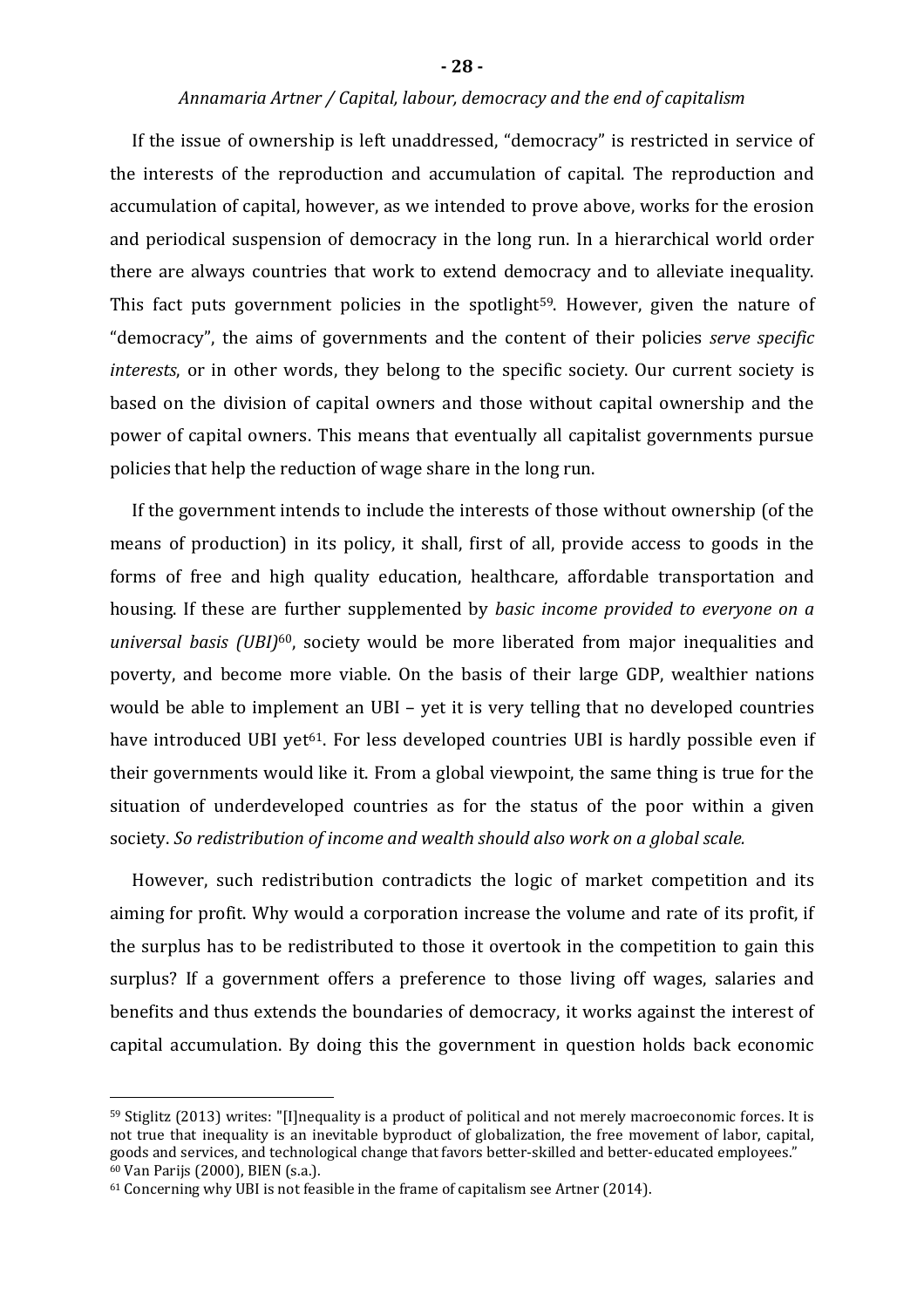growth and halts the drive of the development of productive forces that are used to generate profit on the long run. This, *remaining within the frame of capitalism*, would result in the decrease of competitiveness of companies in the given country with consequences for the labour market and public revenues. This explains why Keynesianism has failed in many regards. A shift in political and economic direction would become necessary as it happened in the developed market economies in the 1980s. As this turn is dictated by the needs of capital - that is, the needs of a part of the society only, the turn presupposes a restriction on democracy. Unleashing the drive of market forces in order the restore competitiveness and sufficient profits leads to an increase of inequalities that further erode democracy. To mitigate these problems, government interventions are needed again – that, however, diminishes the forces driving production. This policy cannot be maintained in the long run. And so on, and so forth. To escape from this vicious circle the driving force (the motivation of profit, i.e. the free market) would need to be replaced.

#### **6. Summary**

Democracy is an instrument of domination, an attribute of class societies. The subject of this domination is to ensure disposition of the means of production for the ownership class of society.

The legal order of liberal capitalism ensures the private ownership of the means of production and control over the surplus created by operating them, and thereby also ensures the accumulation of capital ownership. In this system, the quantitative and qualitative development of production is driven by earning a return on capital. Reducing labour costs is an indispensable condition to the latter. Although, in the global cycle of accumulation of capital, the wage share may increase in a certain location at a certain time, the requirements of the reproduction of capital will sooner or later enforce a correction resulting in the decrease of wage share everywhere. This causes income inequalities to grow, which discredits democratic institutions for people with lower incomes and also hinders their use of democratic institutions.

Competition establishes and strengthens the hierarchy between accumulated capital as well. Smaller, weaker capital requires the government's assistance to increase its competitiveness, and to reduce unit labour costs. Without advanced technology, this can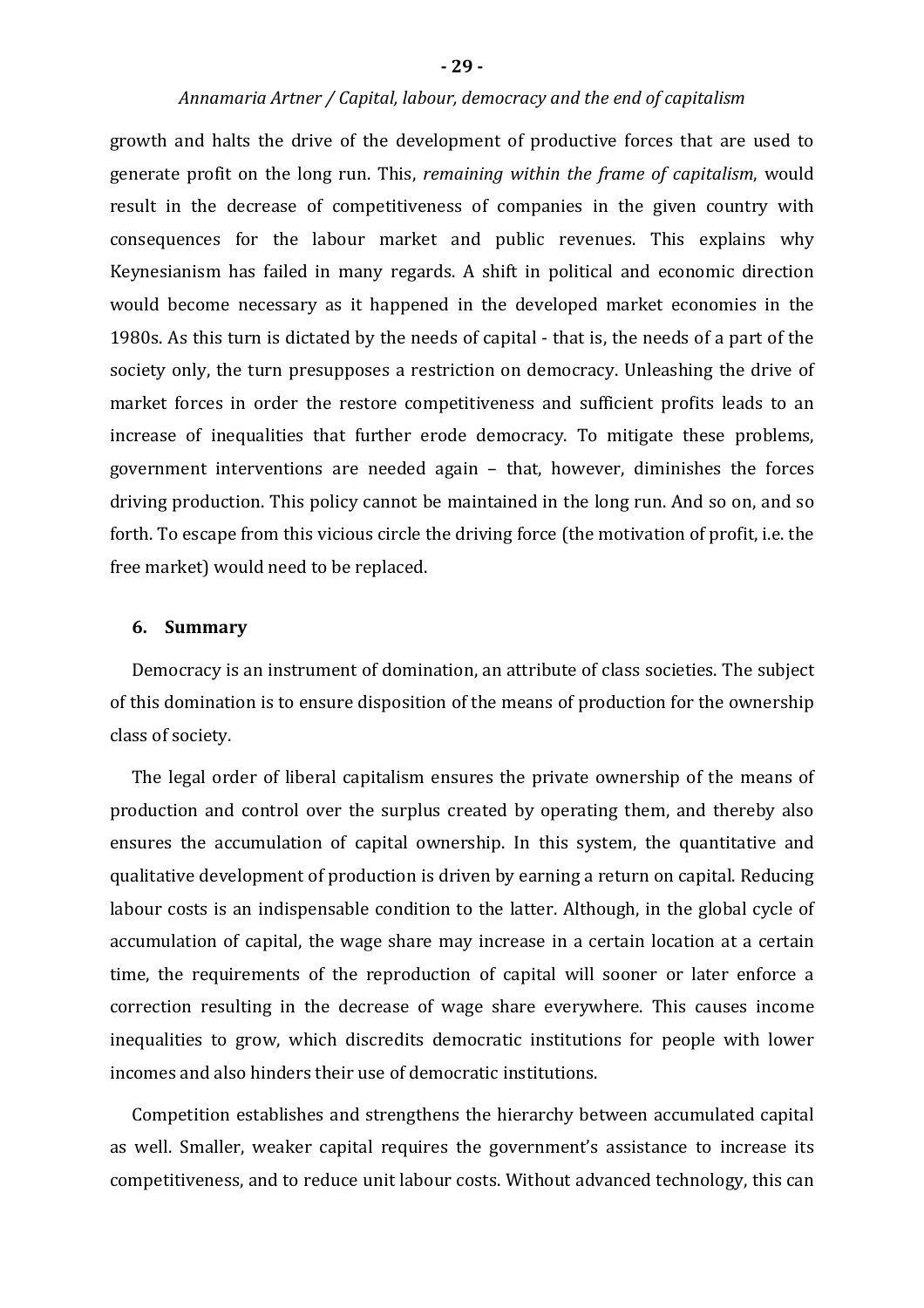be achieved by reducing the unit price of labour (labour cost/hour worked). This takes place particularly clearly during the time of crises, when governments have to introduce austerity measures to support even the strong capital in strong economies. Such cases also undermine people's trust in democratic institutions and hinder their operation.

Due to its nature, capitalist reproduction creates and strengthens hierarchies. The accumulation of capital by smaller companies is hindered by the quasi-monopoly of large companies. The working class is also differentiated, divided into well-paid and badly paid groups. The marginalisation of the lowest income groups and the risk of marginalisation of groups in the middle classes increase the desire for a "change" and "order" in a large part of society. Disadvantaged groups in the hierarchy can consist of the smaller, typically "national" capital, the masses of those living off wages, salaries and social benefits. The government acting in the interests of the national capital and limiting democratic institutions in order to help the change of elite may seem to be – and can be interpreted as they are – on the same side of the battlefield as the disadvantaged against the "global capital" and its "neoliberal order". This situation favours the introduction of autocratic regimes. In order to strengthen its social basis, the emerging national capital and its "anti-liberal" government can effectively use nationalistic rhetoric and some gestures to the upper and upper middle classes. This situation feeds the neglect of those falling behind, the enrichment of the upper strata and social polarisation in general.

*Due to their logic, free market mechanisms pose a threat to democracy.* Precedent can be found in frequently applied dictatorial methods during a "catch-up" period, for example, South Korea in the 1960s and 1970s under Park Chung-hee, who based its policy on national capital or Chile in the 1970s and 1980s under Augusto Pinochet, who relied on foreign capital investments. These may be tamed to become more democratic at a higher stage of development, but this cannot change the dictatorial manner of disposing of the generated surplus, the *reduction of the wage share*. Politics, the political form of ruling dominance, aligns with the ownership structure of society that provides the economic form of generating surplus.

In the light of our arguments, we can state that Fukuyama would have been more exact in saying that the combination of free market and liberal democracy is the most developed form of capitalism and as such, it is *the end of capitalism*.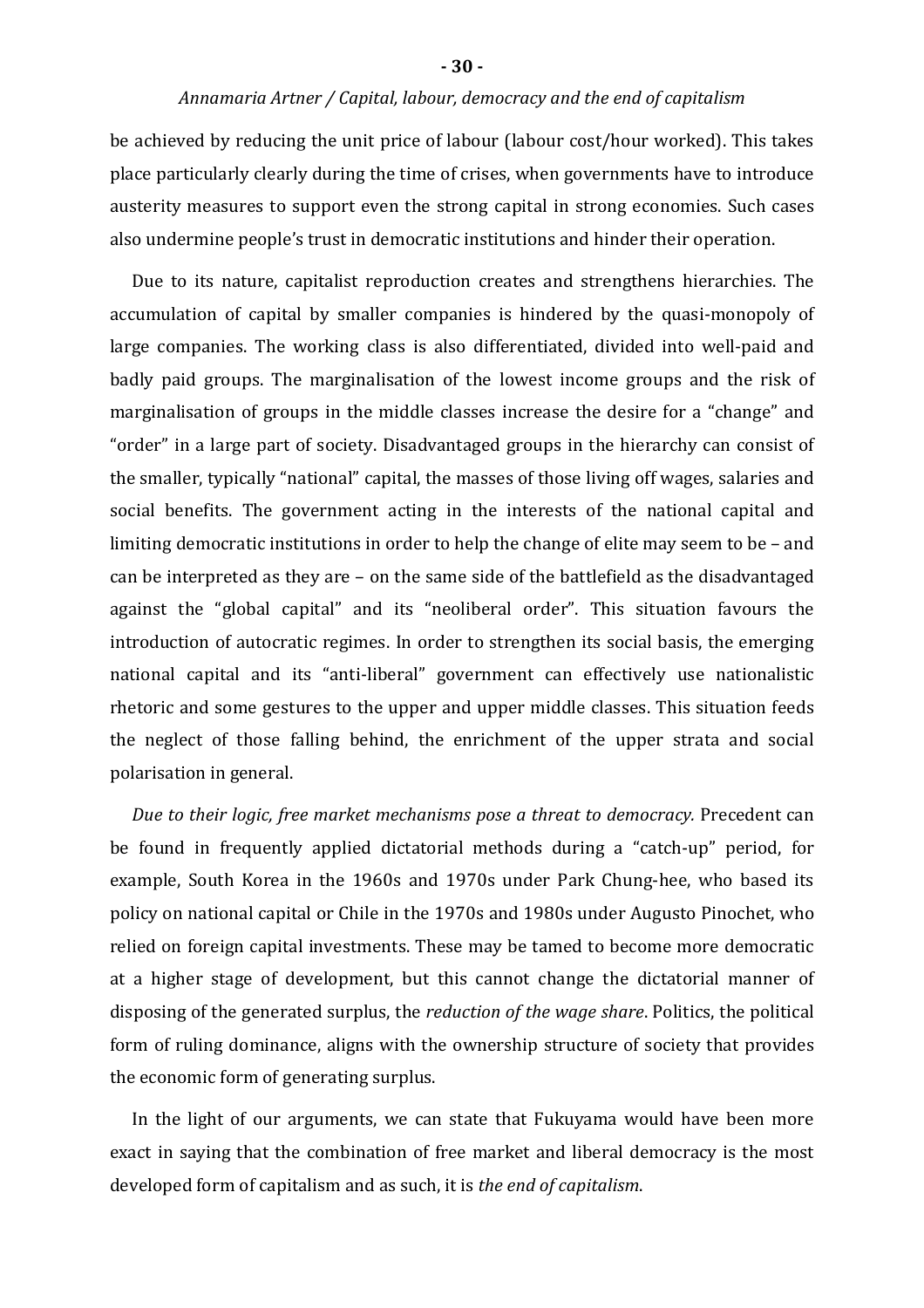#### **References**

- Altzinger, W. (2008): The Profitability of Austrian Foreign Direct Investment Reinvestment or Repatriation? *FIW Research Report* N° 010, June.http://www.fiw.ac.at/fileadmin/Documents/Publikationen/fiwstudie10.pdf
- Artner, A. (2014). Tőke, munka és válság a globalizáció korában. Akadémiai Kiadó, Budapest 312 p.
- Bajekal, N. (2015). Fast Food Workers Protest for Higher Wages in Hundreds of Cities. *Time*.com, April 15, 2015, http://time.com/3822464/fast-food-workers-protesthigher-wages/
- Balázsy, S. (2013). *Viták az adórendszerről (régebben és ma).* Background study for the 7 November 2013 session of the Development Economics Department of the Hungarian Economic Association (MKT). Retreived from the MKT website on 17 October 2013: http://www.mkt.hu/esemenyek.php?w=793
- Biehl, B. Mehringer, M. (2014). German retailers and the minimum wage. Lebensmittel Zeitung, Nr. 20. English version: German Retail Blog, May 15, 2014, http://www.german-retail-blog.com/topic/past-blogs/German-retailers-andthe-minimum-wage-287
- BIEN (s.a.): *About Basic Income.* History of Basic Income. http://www.basicincome.org/bien/aboutbasicincome.html
- Buchanan, J. M. (1954). Social Choice, Democracy, and Free Markets. *Journal of Political Economy,* Vol. 62, No. 2, April, pp. 114-123
- Bussolo, M. De Hoyos, R. E. Medvedev, D. (2008). *Is the Developing World Catching Up? Global Convergence and National Rising Dispersion.* Policy Research Working Paper 4733 The World Bank Development Economics Prospects Group, Washington DC.
- Chen, S. Ravallion, M. (2012). More Relatively-Poor People in a Less Absolutely-Poor World. Policy Research Working Paper 6114. Development Research Group, Director's office, World Bank. July, http://wwwwds.worldbank.org/external/default/WDSContentServer/IW3P/IB/2012/07/02 /000158349\_20120702111420/Rendered/PDF/WPS6114.pdf
- Chen, S. Ravallion, M. (2013). A Proposal for Truly Global Poverty Measures, *Global Policy*, Vol. 4, No. 3, pp. 258–265, September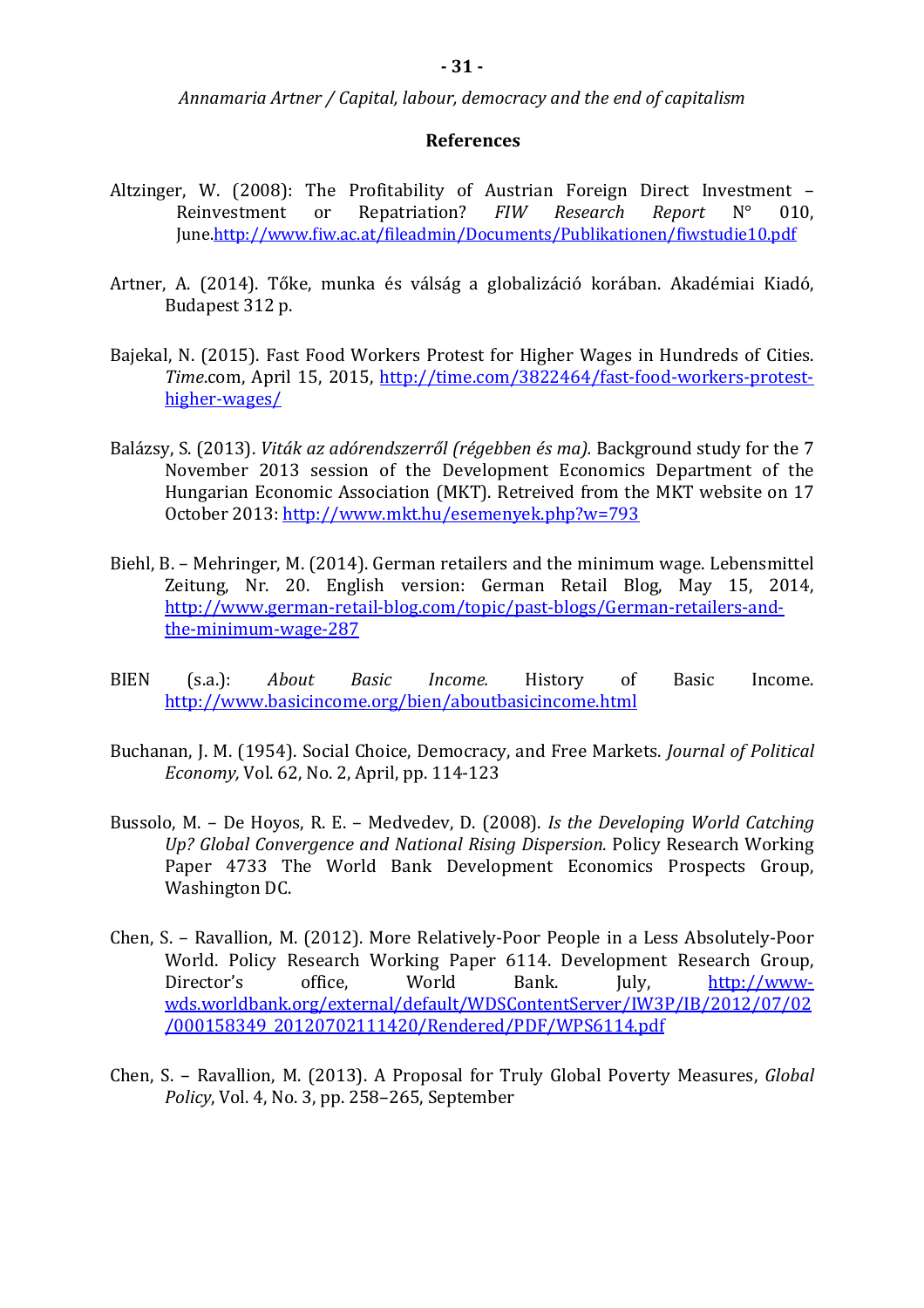- Chomsky, N. (1997). Market Democracy in a Neoliberal Order: Doctrines and Reality. *Z Magazine,* Vol. 10, November 1997 http://www.zcommunications.org/marketdemocracy-in-a-neoliberal-order-doctrines-and-reality-by-noam-chomsky-1.html Accessed: 2 November 2013
- Fukuyama, F. (1989): The End of History? *The National Interest*. Summer 1989 http://www.wesjones.com/eoh.htm Accessed: 20 October 2013
- Fukuyama, F. (1992). The End of History and the Last Man. Free Press
- Fukuyama, F. (1995). *Trust: The Social Virtues and The Creation of Prosperity*. Francis Fukuyama, New York, ISBN 0-02-910976-0
- Fukuyama, F. (2012): China and East Asian Democracy. The patterns of history. *Journal of Democracy*, Volume 23, Number 1 January, pp. 14-26
- Galbraith, J. K. (1992). "*The culture of Contentment*". Houghton Mifflin: Boston, New York & London
- Grundgesetz für die Bundesrepublik Deutschland. http://www.gesetze-iminternet.de/bundesrecht/gg/gesamt.pdf Accessed: 2 November 2013.
- Hegel, G. W. F. (1979): *Előadások a világtörténet filozófiájáról*. Akadémiai Kiadó, Budapest
- Hegel, G. W. F. (2001): The Philosophy of History. Batoche Books, Kitchener, Canada
- Huntington, S. P. (1993). The Clash of Civilizations? *Foreign Affairs*, Vol. 73, No 3, Summer 1993, pp. 22-49. http://www.hks.harvard.edu/fs/pnorris/Acrobat/Huntington\_Clash.pdf Accessed: 22 October 2013
- Hunya, G. (2011). "Diverging Patterns of FDI Recovery". WIIW Database on Foreign Direct Investment in Central, East and Southeast Europe. Wien: Wiener Institut für Internationale Wirtschaftsvergleiche.
- Hunya, G. (2014). "Hit by Deleveraging", WIIW Database on Foreign Direct Investment in Central, East and Southeast Europe. Wien: Wiener Institut für Internationale Wirtschaftsvergleiche.
- Malo, S. (2015). U.S. fast-food workers mark Tax Day demanding higher wages. Reuters Apr 15. 2015, http://www.reuters.com/article/2015/04/15/us-usa-restaurantsprotests-idUSKBN0N60U520150415?feedType=RSS&feedName=domesticNews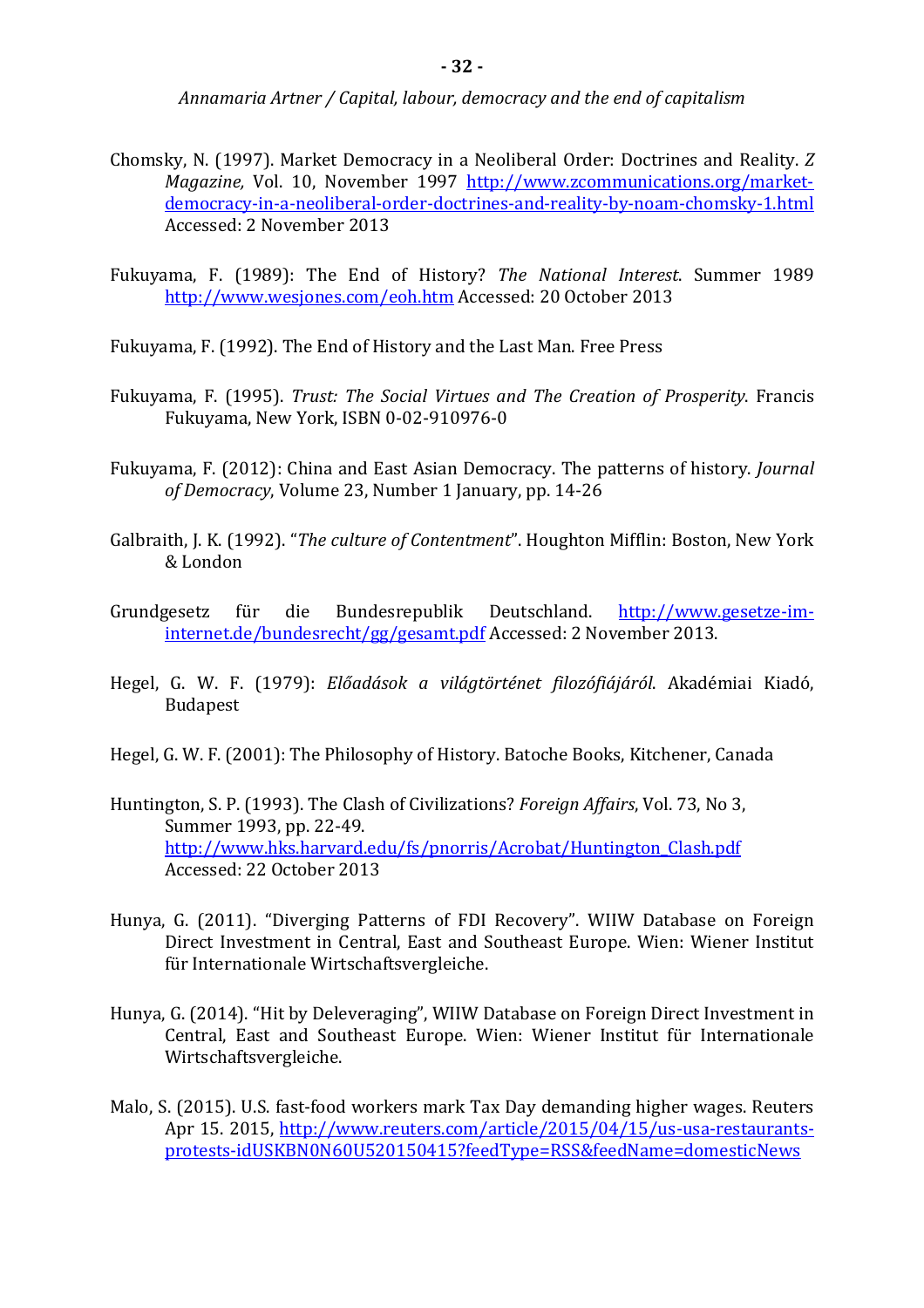- Mihályi, P. (2015). A privatizált vagyon visszaállamosítása Magyarországon 2010 2014. (The renationalization of privatized assets in Hungary, 2010 – 2014.). Műhelytanulmányok MT-DP – 2015/7 MTA Közgazdaság- és Regionális Tudományi Kutatóközpont Közgazdaság-tudományi Intézet, 2015. január, http://econ.core.hu/file/download/mtdp/MTDP1507.pdf
- Milanovic, B. (2011). *The Haves and the Have-Nots: A Brief and Idiosyncratic History of Global Inequality.* Basic Books, New York
- Milanovic, B. (2012a). *Global Income Inequality by the Numbers: in History and Now. An Overview.* Policy Research Working Paper 6259. The World Bank Development Research Group Poverty and Inequality Team November, http://wwwwds.worldbank.org/external/default/WDSContentServer/IW3P/IB/2012/11/06 /000158349\_20121106085546/Rendered/PDF/wps6259.pdf Accessed: 29 October 2013
- Milanovic, B. (2012b). The Real Winners and Losers of Globalization. Globalization has radically changed global income dynamics. So who has won and who has lost? *The Globalist*, October 25, 2012 http://www.theglobalist.com/the-real-winnersand-losers-of-globalization/ Accessed: 20 October 2013
- OECD (2011). *Divided We Stand. Why Inequality Keeps Rising,* OECD Publishing. DOI:10.1787/9789264119536-en
- Piketty, T. (2014). Capital in the Twenty-First Century. The Belknap Press of Harvard University Press, Cambridge, Massachusetts
- Ravallion, M. (2013). Two Goals for Fighting Poverty. *Development Progress, Blog*, 10 May, 2013. http://www.developmentprogress.org/blog/2013/05/10/two-goals fighting-poverty
- Resnick, S Wolff. R. (2003). "Exploitation, consumption and the uniqueness of US capitalism". Historical Materialism, Vol. 11:4, 209-226.

Schneider, F. (2013). "The Shadow Economy in Europe", 2013. A.T. Kearney, Inc. s.a.

- Schuseil, P. (2014). Minimum wage and pension reform in Germany: A headwind for growth? Bruegel.org 16th April 2014, http://www.bruegel.org/nc/blog/detail/article/1306-minimum-wage-andpension-reform-in-germany-a-headwind-for-growth/
- Soboul, A. (1989 [1983]). A *francia forradalom története 1789-1799*. Kossuth Könyvkiadó, Budapest. (English version: Soboul, A. 1977. *A Short History of The French Revolution, 1789-1799*. University of California Press, US.)